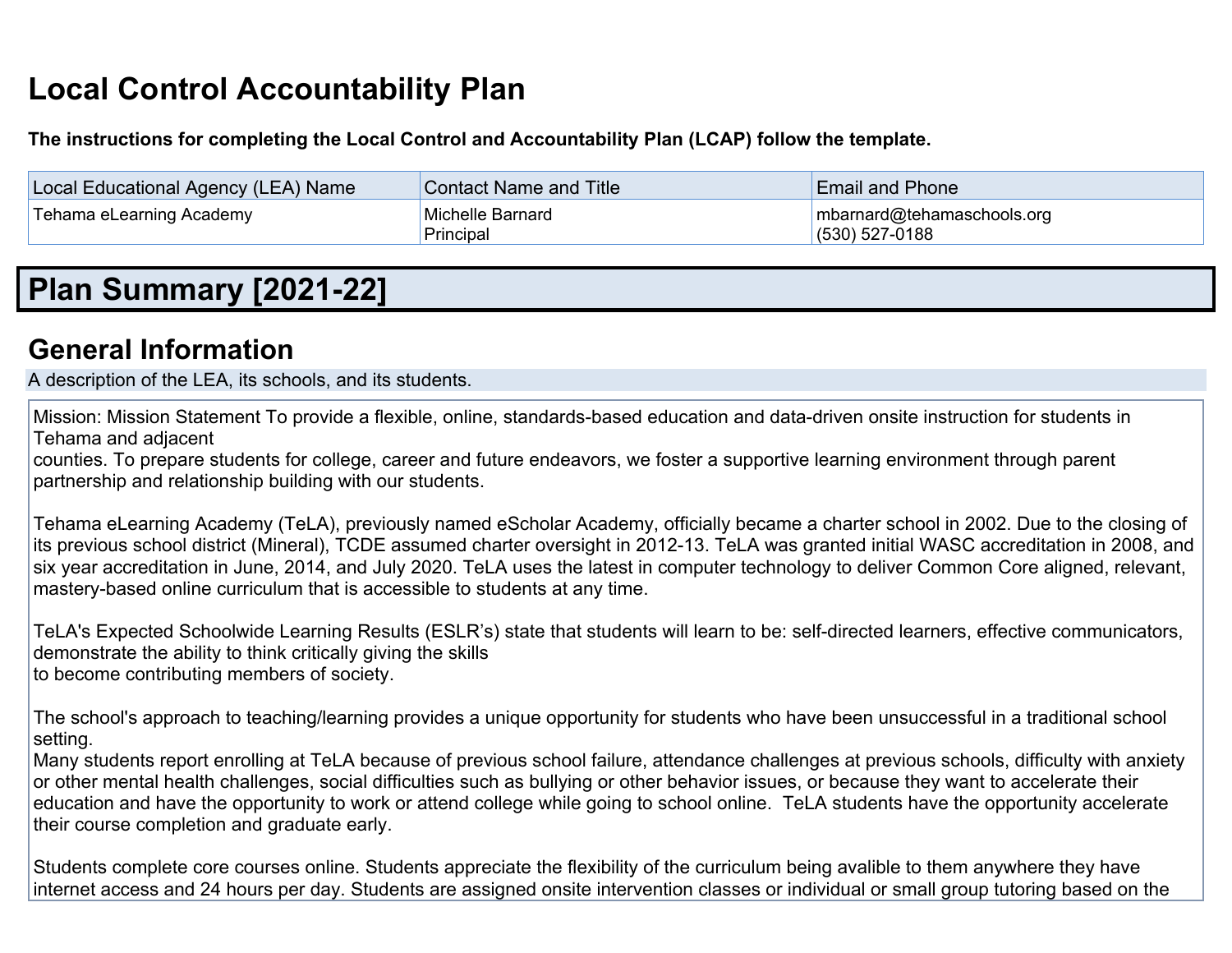individual need of the student. All students complete reading and math assessments at entry and their program is planned according to their academic levels and previous school achievement along with student and parent input and choice. Enrichment and social opportunities as well as onsite tutoring is available to all students. Teachers, tutors, as well as counseling staff are available to students virtually or in person on our school campus every school day.

TeLA is governed by a Governance Committee whose membership is established within the Charter. The Governance Committee meets every other month to review school business and monitor LCAP goals, actions and services.

## **Reflections: Successes**

A description of successes and/or progress based on a review of the California School Dashboard (Dashboard) and local data.

Our school is a non-classroom based online Charter. As such, all core courses, including elective and vocational courses are available to students in their online curriculum. This allowed our students to continue learning completely uninterrupted. The students were already orientated and in a routine of logging on and completing lessons online so learning did not stop due to the pandemic. For the first semester of this school year, we temporarily suspended the traditional onsite elective,enrichment and intervention offerings for students. We offered virtual tutoring sessions and limited in person tutoring.All safety protocols are followed including wellness checks, hand hygiene, social distancing and masking.

During the Spring semester, we were able to offer onsite small group tutoring for students who were struggling with engagement or with making adequate progress. Additionally, we offered regular weekly one on one in-person tutoring sessions to any student who requested this service. In person support sessions were scheduled for students with disabilities, foster youth, English learners, and other students who have previously demonstrated the need for extra support. Weekly virtual check in classes with Social-emotional learning opportunities were offered to all students on a weekly basis. Home visits are also being utilized for students who are disengaged.

TeLA is continuing to grow, we have increased student enrollment and improved ADA. We have reached our cap on enrollment of 125 and have needed to utilize the lottery system for enrollment as outlined in our Charter. We continue to strive to create a safe environment for all students enrolled. Student surveys and student and parent feedback continue to show that students feel safe physically and emotionally at our school and parents are highly satisfied with our learning environment and communication with teachers.

The dashboard indicated an increase in our graduation rate to 80% which is nearing the state average of 85.9%. We continue to work on drop-out prevention and in finding ways to retain students in danger of drop out. The dashboard also indicates a decline in our Chronic Absenteeism rate to 5% which is significantly below the State average of 10%. We continue to have a suspension rate of 0%.

We have fully implemented the use of our updated, Common Core aligned online curriculum. With the addition of this curriculum, we now offer a complete a-g pathway for students, as well as college-preparatory content and a wide variety of interesting elective and vocational courses. Local assessment data shows that most students are showing growth in reading and math. During the 2019/2020 school year, 81% of students demonstrated growth in math and 71% demonstrated growth in reading over the previous school years scores.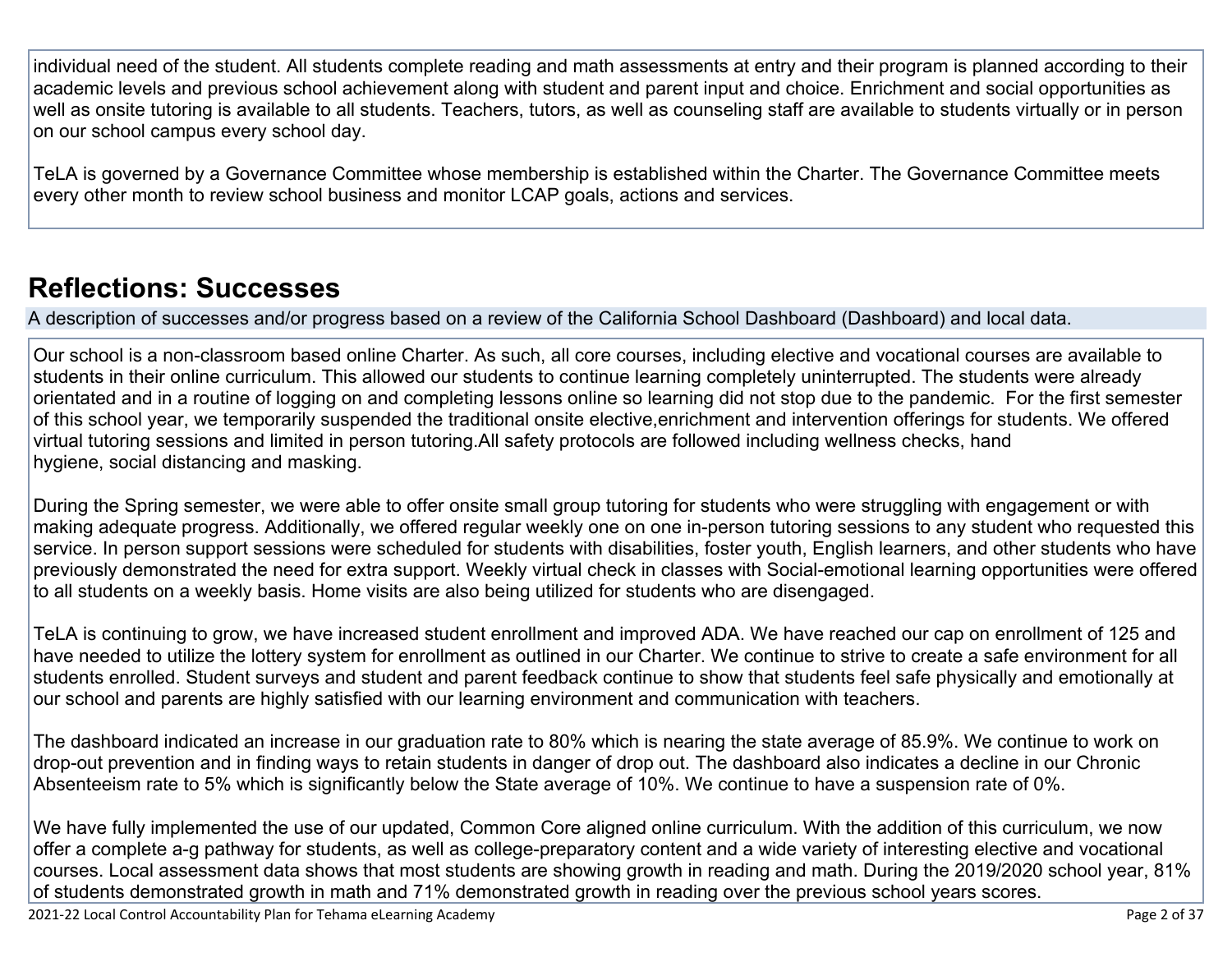We have improved several indicators that we anticipate will improve our College and Career Indicator on the dashboard. CTE program participation has increased as following; In 2017/2018, 5.9% of students completed a CTE course, in 2018/2019, 18.7% of students completed a CTE course and in 2019/2020, 50.9% of students completed a CTE course, and 4 students graduated with a CTE pathway completed.

We have also increased student completion of a-g courses as follows; In 2017/2018, 6% of students completed an a-g course, in 2018/2019, 25% completed an a-g course and in 2019/2020, 44.8% of students completed an a-g course. We have added a School Counselor to our staff and hope her support will assist our students with academic performance and College and career planning.

We continue to focus on Social and Emotional Learning. Over the past year, we have focused on Adult Social and Emotional Learning and have implemented Character Education for students and families to provide direct instruction to students in the areas of Responsibility, Respect, Fairness, Caring, Trustworthiness, Citizenship, and Decision Making. We continue to ensure students feel safe, both physically and emotionally at our school and with our school staff.

## **Reflections: Identified Need**

A description of any areas that need significant improvement based on a review of Dashboard and local data, including any areas of low performance and significant performance gaps among student groups on Dashboard indicators, and any steps taken to address those areas.

CA Schools Dashboard indicates Red performance in the area of reading and math. Typical students come to our school, most during high school, and 85% of incoming high school students come to us 3 or more grade levels below their current grade. 100% of 7th grade students began school 3 or more grade levels below. (evidence=IReady Assessment data) We are well aware that many of our students lack the skills to show proficiency on standardized tests.

- Continued math intervention is needed (evidence= IReady assessment data))
- Continued ELA and writing intervention is needed (evidence= IReady assessment data,
- and Curriculum-Based assessment)

The increased rigor of our new standards-based curriculum should improve student learning in math and reading. We continue to assign onsite, inperson intervention and in-person and small group tutoring to every student who is not performing at grade level or who is credit deficient or in danger of drop out. Continued increases in student completion of CTE courses, a-g courses, concurrent enrollment in college and the possibility of dual enrolled college courses should increase our number of students meeting the College and Career Readiness indicator.

Student and parent surveys continue to express a need and desire for in-person socialization opportunities. We plan to offer an opportunity for onsite social and enrichment on a voluntary basis beginning Fall 2021. We continue to see a need for student counseling and emotional support. We have a full-time School Counselor to assist with improving college and career readiness and crisis counseling. She provides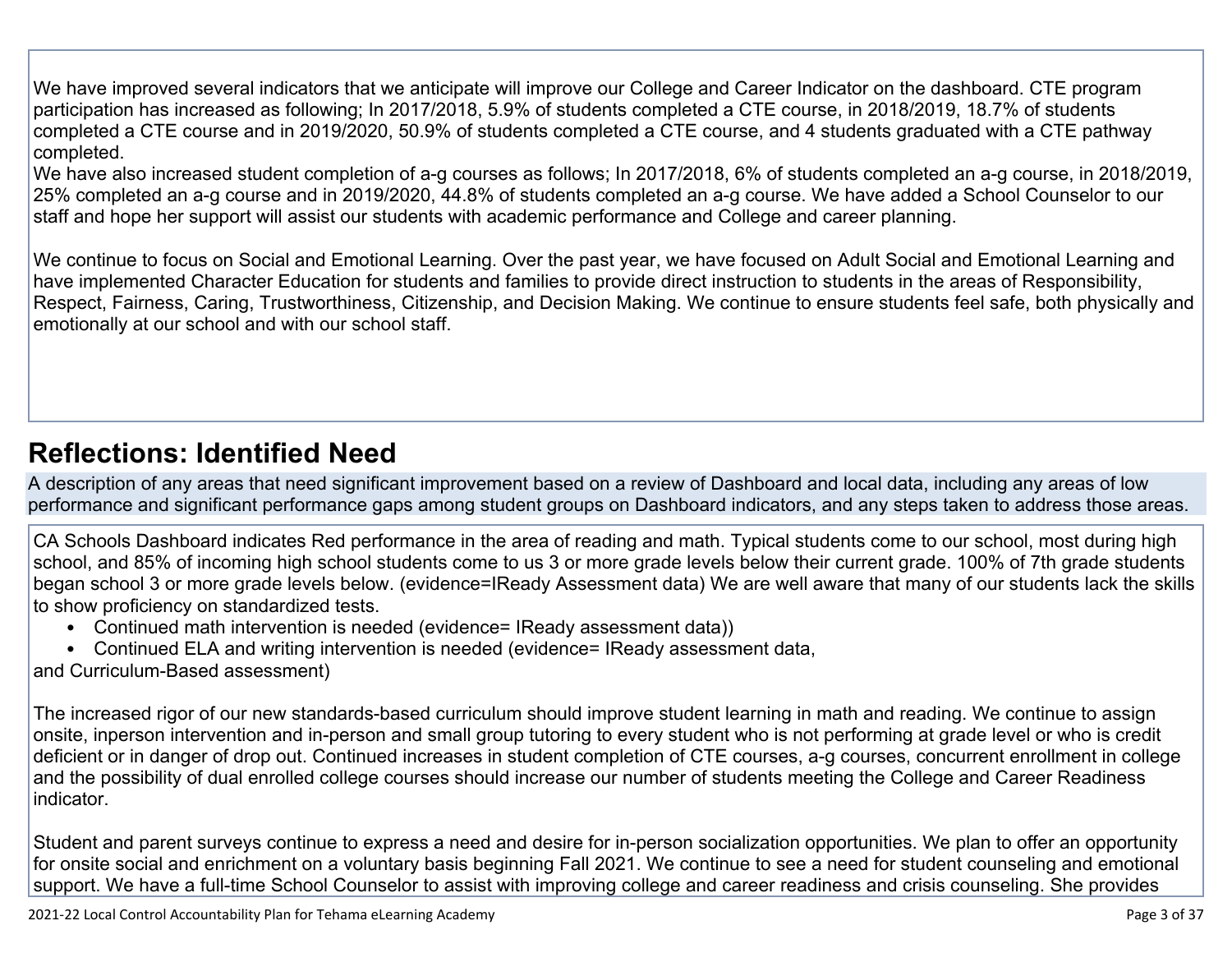referrals for counseling to students in need of mental health support. We continue to focus on Social and Emotional Learning. We will hire an engagement specialist to provide direct mentoring, and support to help re-engage students who have struggled emotionally during the past year. We will continue to focus on social-emotional learning for all adults and students. We will add an assessment component to our SEL strategies to get baseline data on the status of Social emotional health of our students and give us direction to the largest areas of need, as well as be able to demonstrate improvement.

# **LCAP Highlights**

A brief overview of the LCAP, including any key features that should be emphasized.

This LCAP provides for supporting student needs. This plan provides attention to support for Academic Assessment and intervention utilizing Renaissance Star Assessments and I Ready intervention. Individual tutoring sessions and relationship building with teaching staff will support increased engagement with students. The addition of an Engagement Specialist and an online SEL Curriculum will focus effort on supporting student engagement and building social-emotional skills. The School Counselor will support our students in 4 year planning and life planning to keep them engaged in their educational process and encouraging students to set and reach goals. Enriching electives will provide opportunities for our students to develop social relationships and practice social skills while engaging in supportive learning environments being exposed to a broad course of study.

## **Comprehensive Support and Improvement**

An LEA with a school or schools eligible for comprehensive support and improvement must respond to the following prompts.

#### **Schools Identified**

A list of the schools in the LEA that are eligible for comprehensive support and improvement.

Tel A was not identified for CSI

#### **Support for Identified Schools**

A description of how the LEA has or will support its eligible schools in developing comprehensive support and improvement plans.

TeLA was not identified for CSI

### **Monitoring and Evaluating Effectiveness**

A description of how the LEA will monitor and evaluate the plan to support student and school improvement.

TeLA was not identified for CSI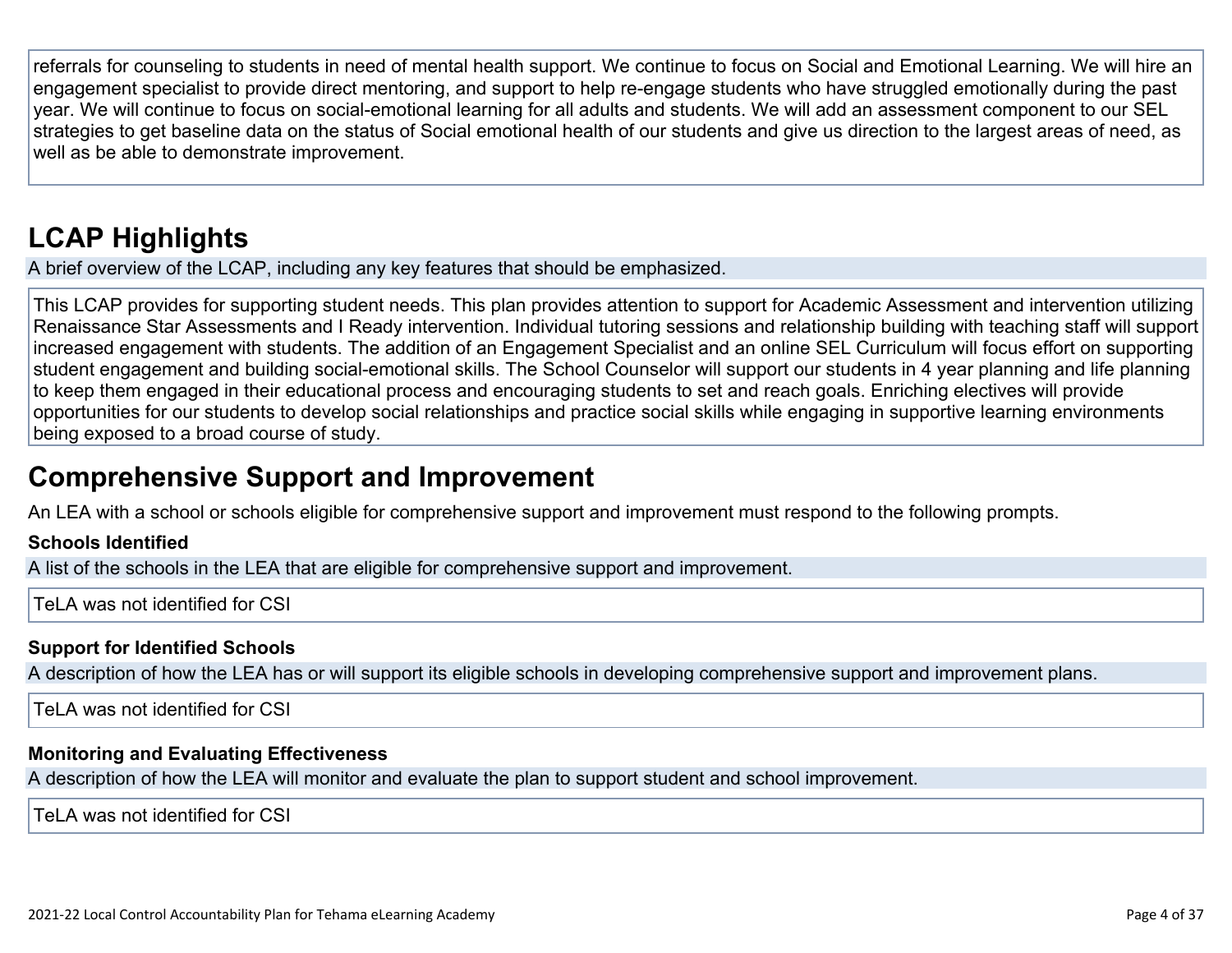# **Stakeholder Engagement**

A summary of the stakeholder process and how the stakeholder engagement was considered before finalizing the LCAP.

TeLA stakeholders for the 2020-21 LCAP update included parents, guardians and families, students, staff and governance committee and community partners.

Parents guardians and families are invited to participate in the instructional focus and program. This is done through parent meetings, orientation and enrollment meetings, focus groups, weekly communication with teachers, parent surveys, student surveys, and teachers surveys.

Additional Stakeholder feedback was gathered regarding COVID 19 Return to School Plan. This plan was created with input from parents, students, teachers and school staff as well as Public Health. The plan was approved by our County Public Health Officer on July 28, 2020, prior to staff or students returning to our school site.

Staff is involved with LCAP activities and services on a daily basis. Staff meets every Tuesday morning for instructional planning and monitoring of LCAP actions and services.

The Governance Committee meets every other month to provide direction and address LCAP implementation.

During the 2020-21 school year TeLA stakeholders reviewed the following data sets:

Priority 1:

~ SARC for facilities, status and repair, teacher credentials and mis-assignments, and text book sufficiency Priority 2:

~ Common Core Standards Professional Development records and instructional program alignment to CCSS Priority 3:

~ Parent surveys, student surveys, teacher surveys

Priority 4:

~ Student achievement data to include SBAC baseline, I-Ready assessment scores, Curriculum-based assessments, and Star math and reading. Also addressed were student records toward course completion. Priority 5:

 $\sim$  Attendance data, graduation and drop-out history

Priority 6:

~ Parent/student/community surveys and SARB data

Priority 7:

 $\sim$  On campus and off campus student to device ratio and access to curriculum.

Priority 8:

~ CTE course participation; concurrent enrollment in Shasta College; data now posted in the National Student Clearinghouse.

TeLA data sets indicate need for the following actions and services to be included in the update: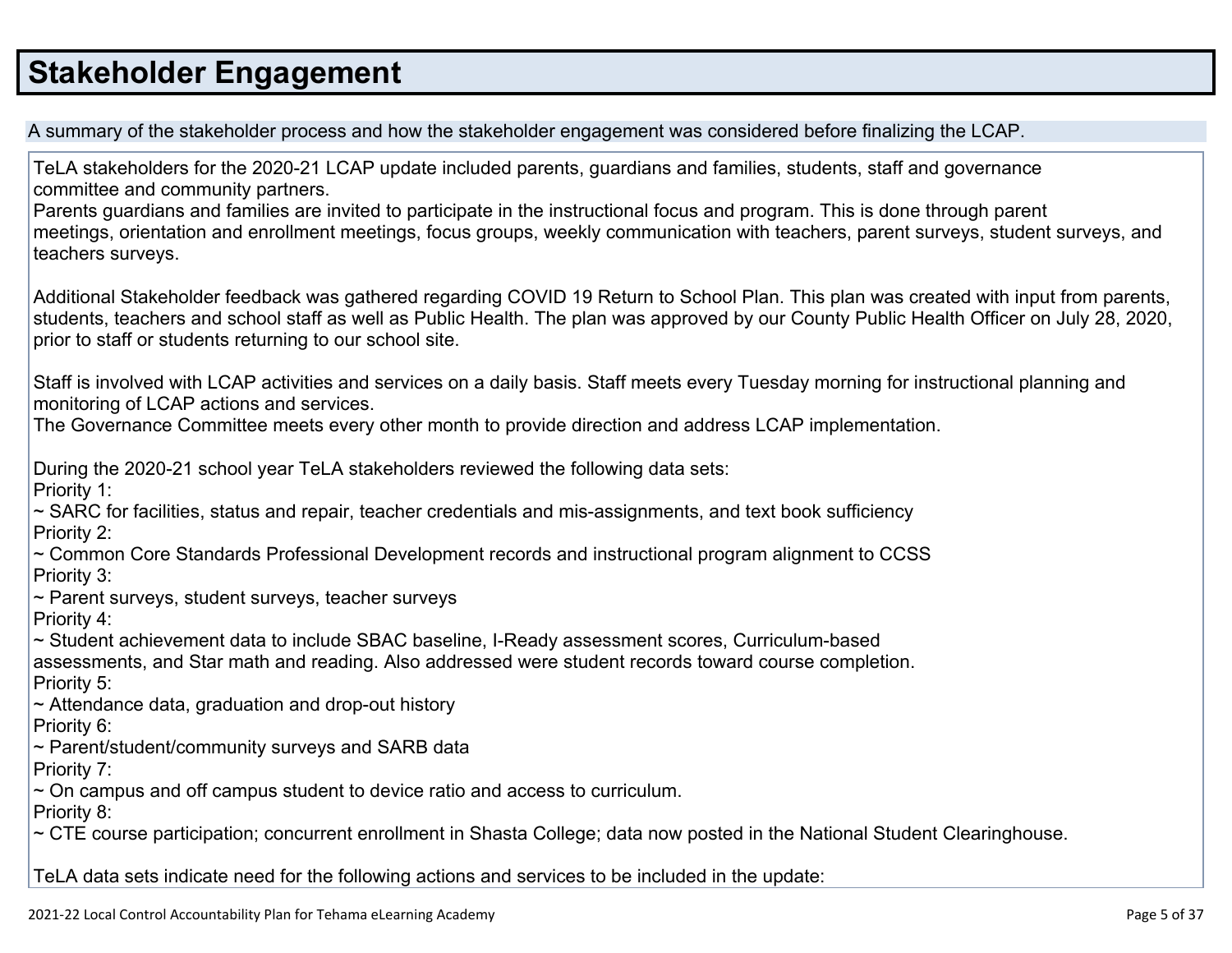1. Student achievement on the 2019 SBAC and 2020-21 I-Ready indicated a clear need for continued ELA/Reading and Math instruction and tutoring.

2. Parents report high levels of satisfaction. They have requested additional tutoring and support for students needing help with online classes

and additional social opportunities for students.

3. Staff has reported a need for professional development in the area of supporting students with anxiety and depression or other mental health challenges as well as additional training on supporting students with previous trauma.

A summary of the feedback provided by specific stakeholder groups.

Parent and student surveys indicated high levels of satisfaction regarding school climate, safety, staff responsiveness, effective learning program. Likewise, students reported high levels of satisfaction and feelings of safety during student input sessions. Students and parents indicate a desire for increased social and enrichment opportunities as soon as conditions allow.

A description of the aspects of the LCAP that were influenced by specific stakeholder input.

Parents and students identified the need for more tutoring and direct support for student learning. This input led to Spring in person learning sessions targeted to those students indicating this need. Small group and individual tutoring sessions were assigned. We are also extending our Learning session by offering six weeks of summer school. During this time, in person individual and small group tutoring will be assigned to every student as well as providing the opportunity for students to come on campus more frequently if needed for additional help or access to the internet, a computer, or a quiet place to work. During these sessions, students will be provided with a healthy nutritional meal or snack.

Due to Parent and Teacher and student input, we are planning a Vocational Fair for our students for Spring 2022 and each year thereafter. We will provide students with a visit and information from several career clusters available in our community for a hands-on demonstration. This will also provide an opportunity for students to socialize in small groups and we will provide some team-building opportunities for students to make connections with peers in a meaningful and productive way.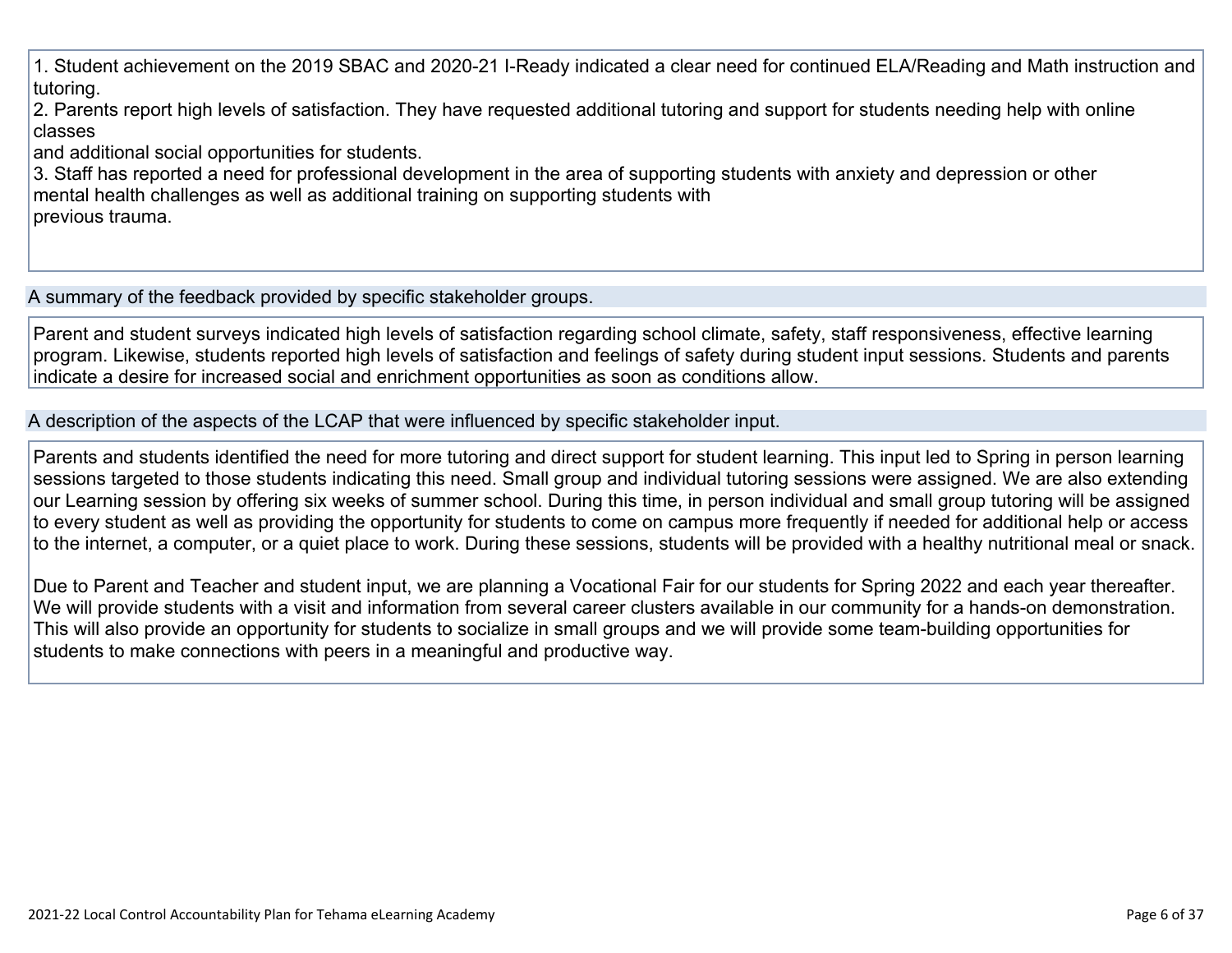# **Goals and Actions**

## **Goal**

| Goal # | <b>Description</b>                                                                                                       |
|--------|--------------------------------------------------------------------------------------------------------------------------|
|        | TeLA will provide secondary education in a non-traditional format that prepares our students for post-secondary success. |

An explanation of why the LEA has developed this goal.

Our student achievement indicators continue to show that our students need high levels of support to improve their basic reading and math levels to be better prepared for college or career success. Parents continue to express a need for their student to have additional supports to improve their academic skills. We will focus on improving College and Career Readiness of our students by supporting students to make progress in improving their academic, vocational and social skills.

## **Measuring and Reporting Results**

| <b>Metric</b>                                               | <b>Baseline</b>                                                                                                                                          | Year 1 Outcome | Year 2 Outcome | Year 3 Outcome | <b>Desired Outcome for</b><br>$2023 - 24$                                                                                                                                                                                                             |
|-------------------------------------------------------------|----------------------------------------------------------------------------------------------------------------------------------------------------------|----------------|----------------|----------------|-------------------------------------------------------------------------------------------------------------------------------------------------------------------------------------------------------------------------------------------------------|
| Professional<br>Development Records                         | <b>School Staff</b><br>participate in all<br>mandated training<br>topics and request all-<br>staff training topics<br>needed to support our<br>students. |                |                |                | Staff will utilize<br>Evaluation and<br>Student needs to set<br>goals for Professional<br>Development and<br>participate in learning<br>that improves skills of<br>educators to better<br>meet the needs and<br>improve outcomes for<br>our students. |
| <b>Student Attendance</b><br><b>Records</b>                 | <b>Student Attendance</b><br>Rate is _92.79%<br>Truancy rate is<br>5%                                                                                    |                |                |                | <b>Student Attendance</b><br>rate remain above<br>95%, Turancy rate<br>below 5%                                                                                                                                                                       |
| <b>CAASPP Participation</b><br><b>CAASPP</b><br>Achievement | <b>CAASPP Participation</b><br>is at 95%<br><b>CAASPP</b><br>Achievement is 97.6                                                                         |                |                |                | Participation will<br>remain above 95%.<br>Scores will improve by                                                                                                                                                                                     |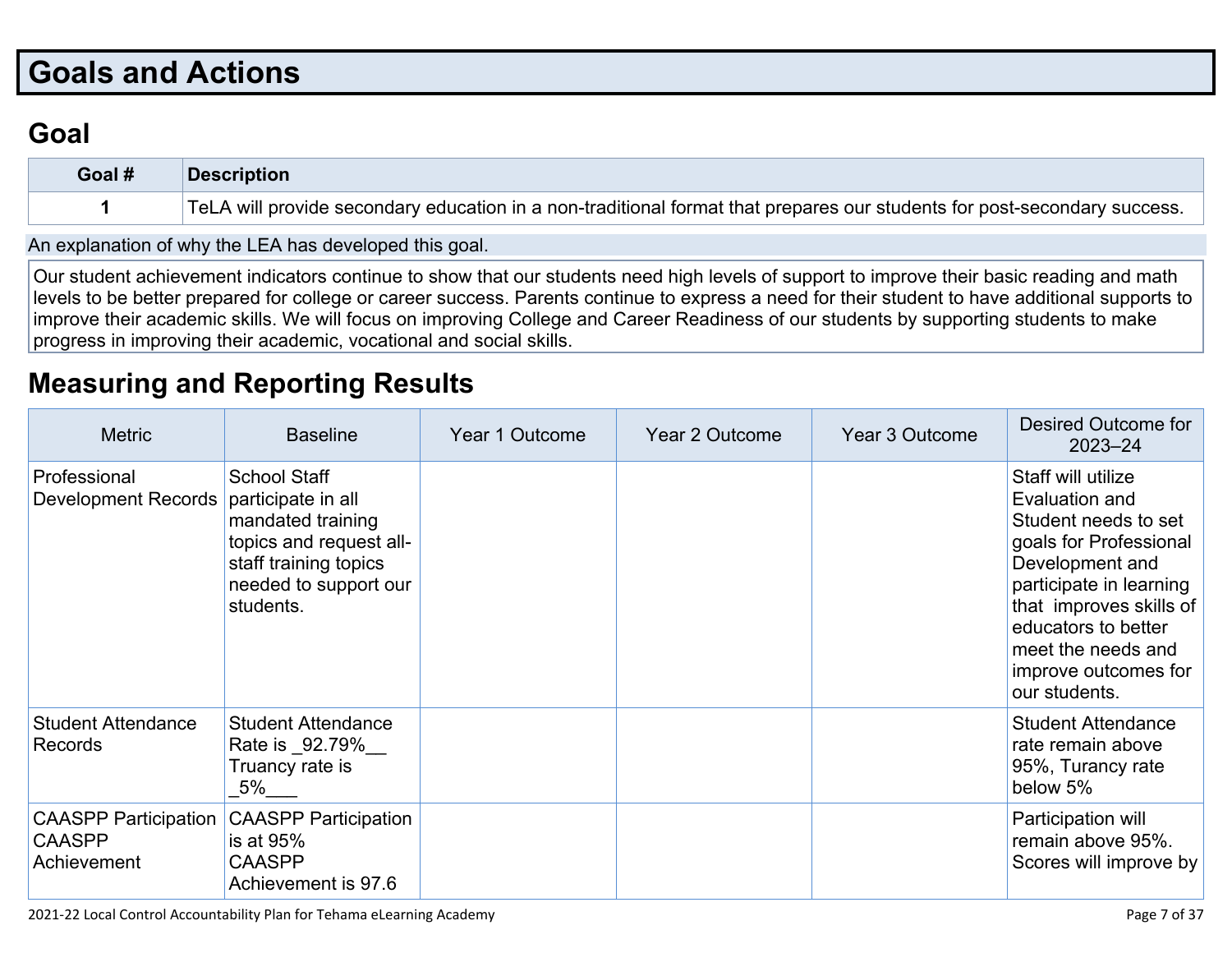| <b>Metric</b>                                     | <b>Baseline</b>                                                                                                    | Year 1 Outcome | Year 2 Outcome | Year 3 Outcome | Desired Outcome for<br>$2023 - 24$                                                       |
|---------------------------------------------------|--------------------------------------------------------------------------------------------------------------------|----------------|----------------|----------------|------------------------------------------------------------------------------------------|
|                                                   | points below standard<br>in LA and 171.2 points<br>below standard in<br>math                                       |                |                |                | 25 points in both ELA<br>and Math                                                        |
| Local Indicators of<br><b>Student Achievement</b> | I Ready/Renaissance<br>Scores for 68%<br>demonstrate growth in<br>Reading and<br>73% demonstrate<br>growth in Math |                |                |                | 75% of students will<br>demonstrate yearly<br>growth in both math<br>and reading         |
| Curriculum based<br>assessments                   | Cari scores for writing<br>50% demonstrate<br>growth in writing                                                    |                |                |                | 70% of students will<br>demonstrate growth in<br>writing                                 |
| Dashboard                                         | <b>High School</b><br><b>Graduation Rate 80%</b>                                                                   |                |                |                | <b>Graduation rate will</b><br>remain above 80%                                          |
| Dashboard                                         | <b>College and Career</b><br><b>Readiness Indicator</b><br>3% graduate<br>Prepared in<br>2019/2020                 |                |                |                | More than 50% of<br>Graduates are<br>"Prepared" on the<br>Dashboard                      |
| Dashboard                                         | <b>College Going Rate-</b><br>21% attend college<br>after high school                                              |                |                |                | 35% of graduates will<br>attend college after<br>high school                             |
| <b>Local Data</b>                                 | 3 students completed<br>Concurrent/Dual<br>enrollment in<br>2019/2020                                              |                |                |                | 15 students per year<br>will complete at least<br>one concurrent/dual<br>enrolled course |
| <b>Local Data</b>                                 | 23% of students<br>completed a CTE<br>course in 2019/2020                                                          |                |                |                | 50% of students will<br>have completed a<br><b>CTE</b> course                            |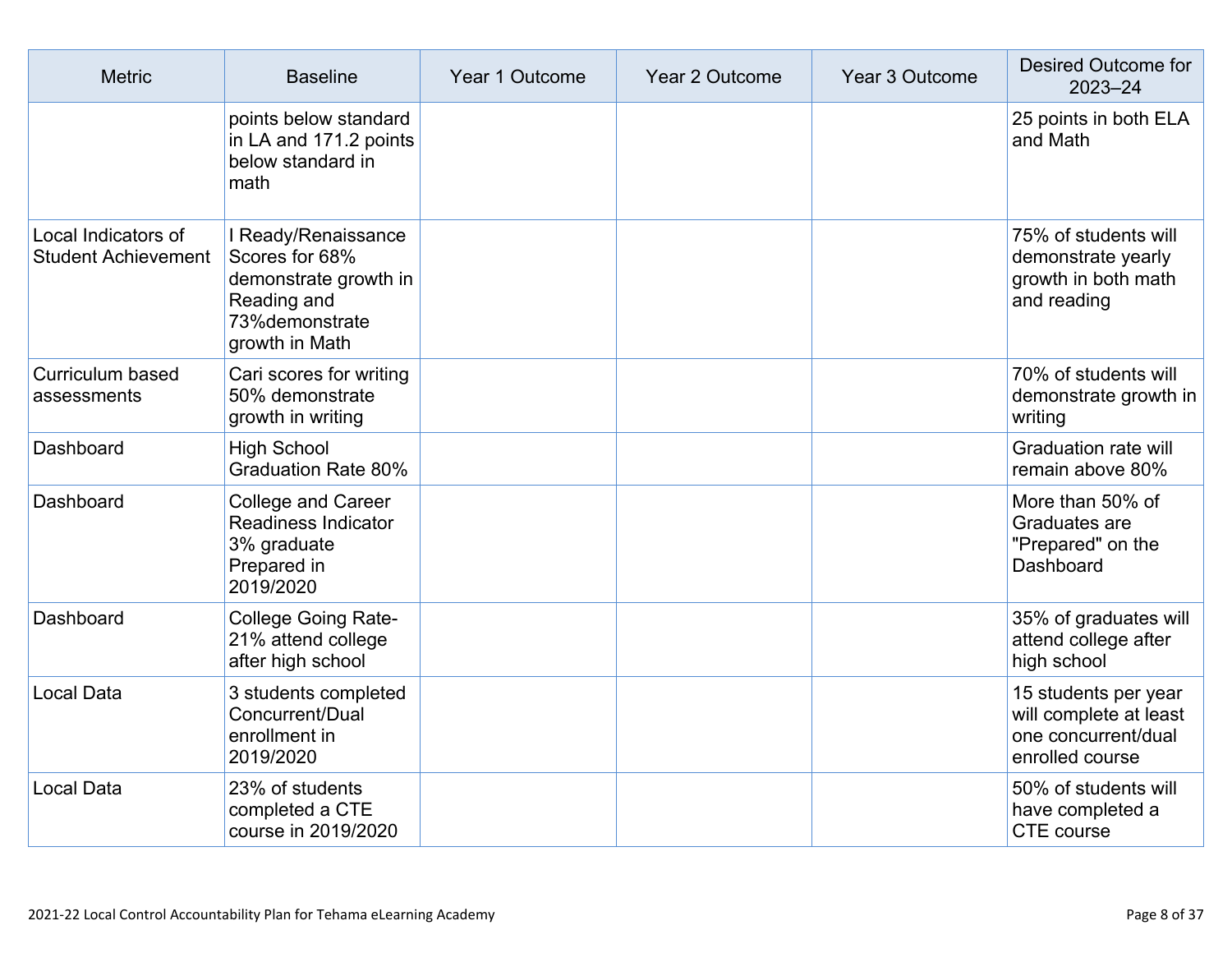| <b>Metric</b> | <b>Baseline</b>                                            | Year 1 Outcome | Year 2 Outcome | Year 3 Outcome | Desired Outcome for<br>$2023 - 24$                |
|---------------|------------------------------------------------------------|----------------|----------------|----------------|---------------------------------------------------|
| Local Data    | 23% of students<br>completed an a-g<br>course in 2019/2020 |                |                |                | 30% of students will<br>complete an a-g<br>course |

## **Actions**

| Action #                | <b>Title</b>                                                    | <b>Description</b>                                                                                               | <b>Total Funds</b> | Contributing |
|-------------------------|-----------------------------------------------------------------|------------------------------------------------------------------------------------------------------------------|--------------------|--------------|
| 1                       | <b>Highly Qualified Staff</b>                                   | Recruit, Hire and Retain Highly Qualified Certificated and Classified<br><b>Staff</b>                            | \$642,987.00       | <b>No</b>    |
| $\overline{2}$          | Professional<br>Development and<br><b>Training for Staff</b>    | Training for staff on engagement, trauma informed care, equity and<br>inclusion                                  | \$11,114.00        | <b>Yes</b>   |
| $\mathbf{3}$            | <b>Support Positive</b><br><b>Student Attendance</b>            | Provide support via Engagement Specialist and Utilize SARB when<br>needed to support positive student attendance | \$1,371.00         | Yes          |
| $\overline{\mathbf{4}}$ | <b>Academic Learning</b><br>Loss assessment and<br>Intervention | Utilize Renaissance and I Ready for assessment and intervention                                                  | \$3,500.00         | Yes          |
| 5                       | Improve Academic<br>Indicators                                  | Utilize standard-based, online curriculum                                                                        | \$15,600.00        | <b>No</b>    |
| 6                       | <b>Support for Special</b><br><b>Education Students</b>         |                                                                                                                  | \$36,359.00        | <b>No</b>    |
| $\overline{7}$          | Provide support for<br><b>Adult Diploma</b><br>Program needs    |                                                                                                                  | \$86,268.00        | <b>No</b>    |
| 8                       | Community<br>Awareness of<br><b>Educational Choices</b>         | Advertise and Promote school                                                                                     | \$1,000.00         | <b>No</b>    |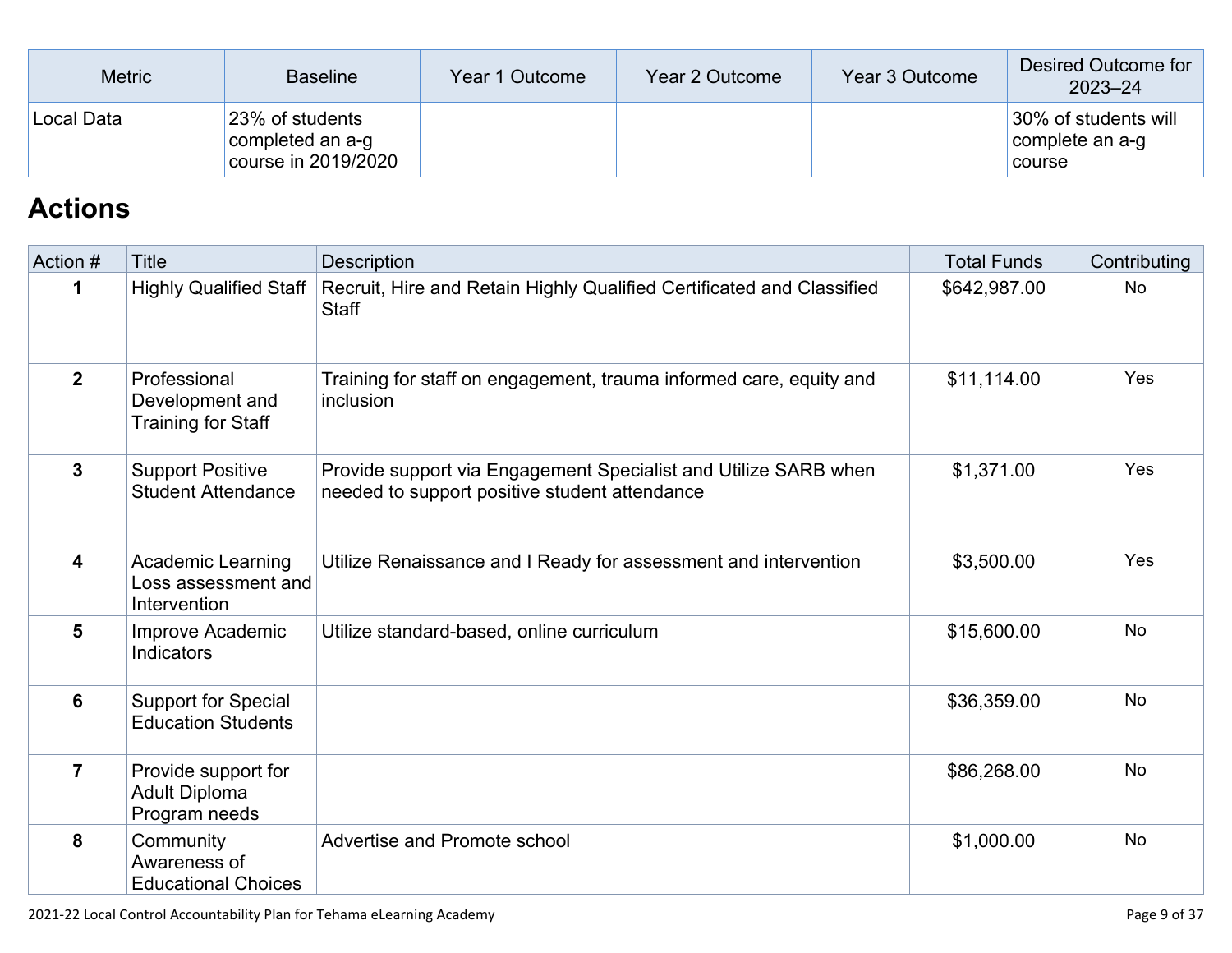## **Goal Analysis [2021-22]**

An analysis of how this goal was carried out in the previous year. A description of any substantive differences in planned actions and actual implementation of these actions.

Analysis of the 2021-22 goals will occur during the 2022-23 update cycle.

An explanation of material differences between Budgeted Expenditures and Estimated Actual Expenditures.

Analysis of the 2021-22 goals will occur during the 2022-23 update cycle.

An explanation of how effective the specific actions were in making progress toward the goal.

Analysis of the 2021-22 goals will occur during the 2022-23 update cycle.

A description of any changes made to the planned goal, metrics, desired outcomes, or actions for the coming year that resulted from reflections on prior practice.

Analysis of the 2021-22 goals will occur during the 2022-23 update cycle.

### A report of the Estimated Actual Expenditures for last year's actions may be found in the Annual Update Expenditures Table.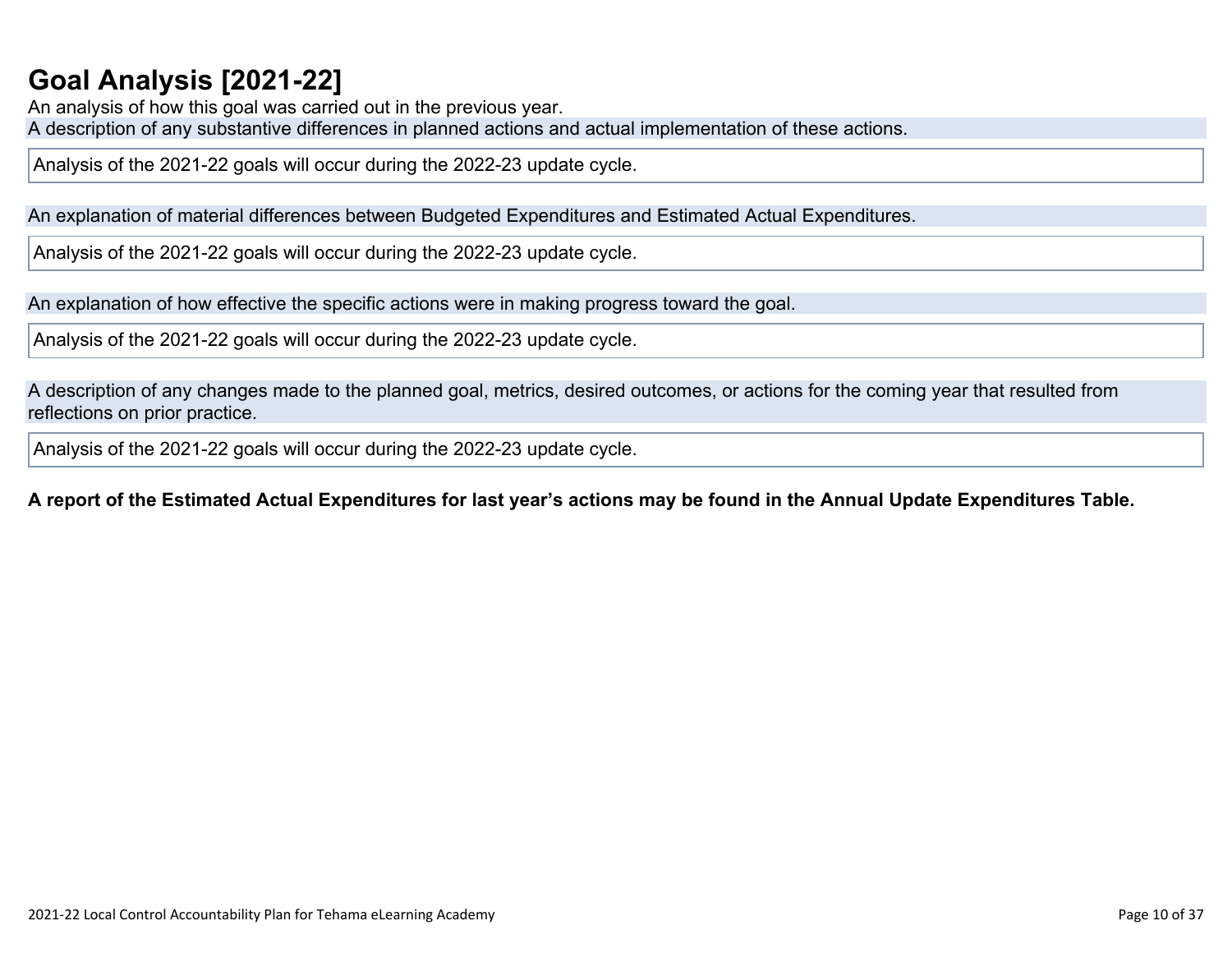# **Goals and Actions**

## **Goal**

| Goal # | <b>Description</b>                                                                                                                                                                                        |
|--------|-----------------------------------------------------------------------------------------------------------------------------------------------------------------------------------------------------------|
|        | TeLA will provide all supportive services needed to support student learning including positive school culture, social<br>emotional learning and wellness, and familiy, student and community engagement. |

An explanation of why the LEA has developed this goal.

Based on community input, student survey, and staff our families continue to demonstrate a high need of support for success. This includes taking an approach to address the whole child/family in order to impact overall wellness and academics. Our students continue to perform below grade level and often come to us after many years of school failure in other systems.

## **Measuring and Reporting Results**

| <b>Metric</b>                    | <b>Baseline</b>                                                   | Year 1 Outcome | Year 2 Outcome | Year 3 Outcome | Desired Outcome for<br>$2023 - 24$                                                                      |
|----------------------------------|-------------------------------------------------------------------|----------------|----------------|----------------|---------------------------------------------------------------------------------------------------------|
| <b>Student Wellness</b><br>Data  | Student wellness<br>survey                                        |                |                |                | Students will<br>demonstrate an<br>increase in SEL skills<br>and strategies.                            |
| <b>Parent Engagement</b><br>Data | <b>Parent Survey</b>                                              |                |                |                | Increased number of<br>parents will participate<br>in family nights,<br>completion of parent<br>surveys |
| <b>Educational Plans</b>         | Limited number of<br>students with four<br>year educational plans |                |                |                | All students will have<br>a 4 year educational<br>plan                                                  |

## **Actions**

| Action # | <b>Title</b>     | <b>Description</b>                                                | Total Funds | Contributing |
|----------|------------------|-------------------------------------------------------------------|-------------|--------------|
|          | Social Emotional | Utilize Panorama SEL assessment and Materials and TUF Life Skills | \$1,800.00  | Yes          |
|          | Learning         | for staff and student learning                                    |             |              |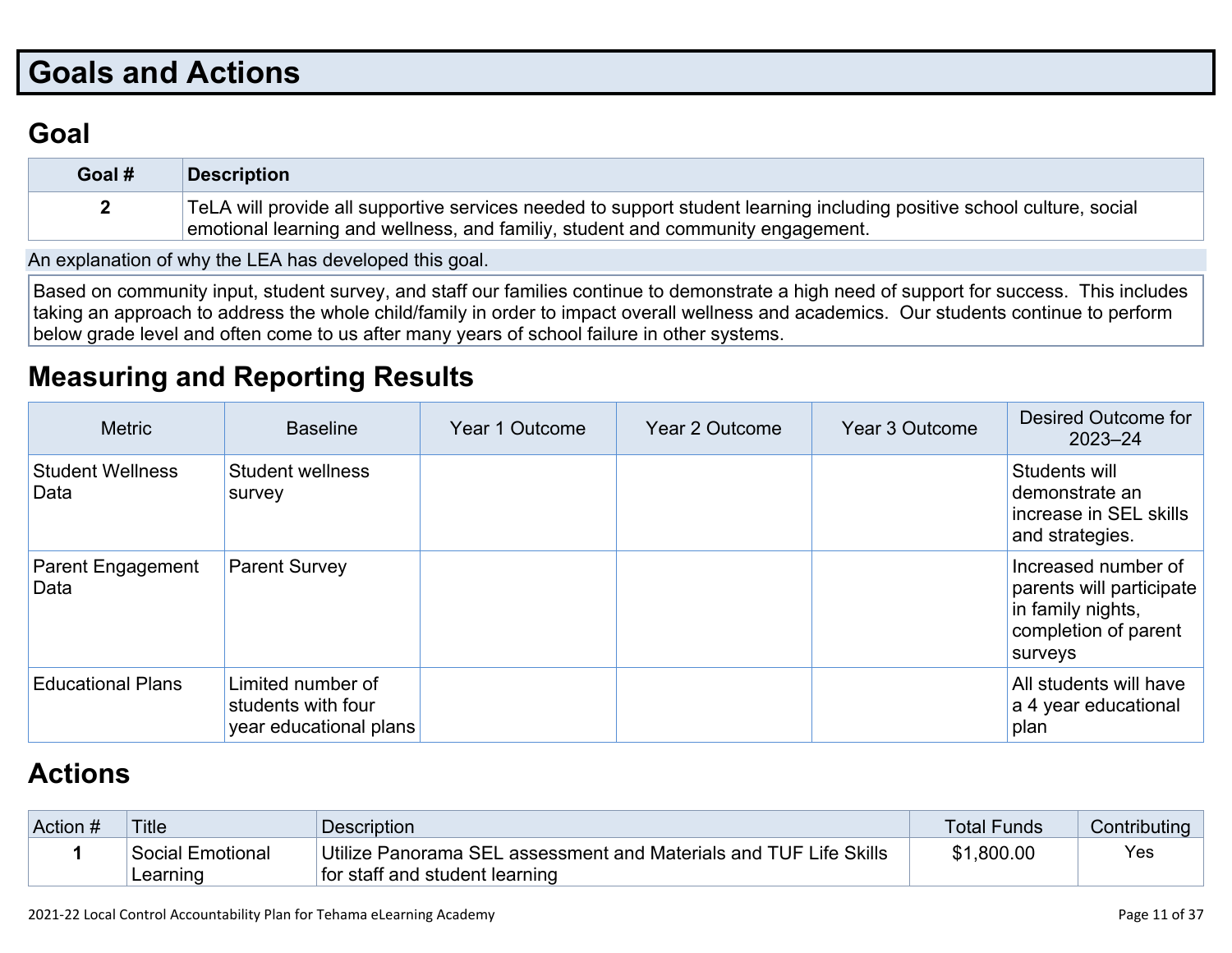| Action #        | <b>Title</b>                                              | <b>Description</b>                                                                                                           | <b>Total Funds</b> | Contributing |
|-----------------|-----------------------------------------------------------|------------------------------------------------------------------------------------------------------------------------------|--------------------|--------------|
|                 |                                                           |                                                                                                                              |                    |              |
| $\overline{2}$  | <b>School Counselor</b>                                   | Develops Education Plans and Goals with students, Supports College<br>and Career Transitions                                 | \$94,556.00        | Yes          |
| $\mathbf{3}$    | Engagement<br><b>Specialist</b>                           | Supports and mentors disengaged students, Provides resources to<br>families                                                  | \$44,923.00        | Yes          |
| 4               | College<br>Concurrent/Dual<br>Enrollment                  | Support students in Dual and Concurrent enrollment at local<br><b>Community Colleges</b>                                     | \$3,000.00         | <b>No</b>    |
| 5               | <b>Vocational Fair</b>                                    | Provide Vocational Fair/Leadership Conference for students                                                                   |                    | <b>No</b>    |
| $6\phantom{1}6$ | Family<br><b>Nights/Student Social</b><br><b>Nights</b>   | Provide social and learning opportunities to students and families                                                           | \$1,500.00         | Yes          |
| $\overline{7}$  | College & Other<br><b>Community Field</b><br><b>Trips</b> | Provide enriching outings and field trips including opportunities to<br>learn more about local colleges                      | \$1,500.00         | <b>No</b>    |
| 8               | In Person Elective<br>Courses                             | Provide Drivers Training, Robotics, Art, Yearbook and other enriching<br>elective classes                                    | \$93,000.00        | <b>No</b>    |
| 9               | Paraeducators                                             | Additional support for learning recovery and acceleration.                                                                   | \$67,248.00        | Yes          |
| 10              | <b>Mental Health</b><br>Clinician                         | School Based Mental Health Clinician to address needs of all students<br>with a focus on our EL, Foster Youth and Low income | \$98,056.00        | Yes          |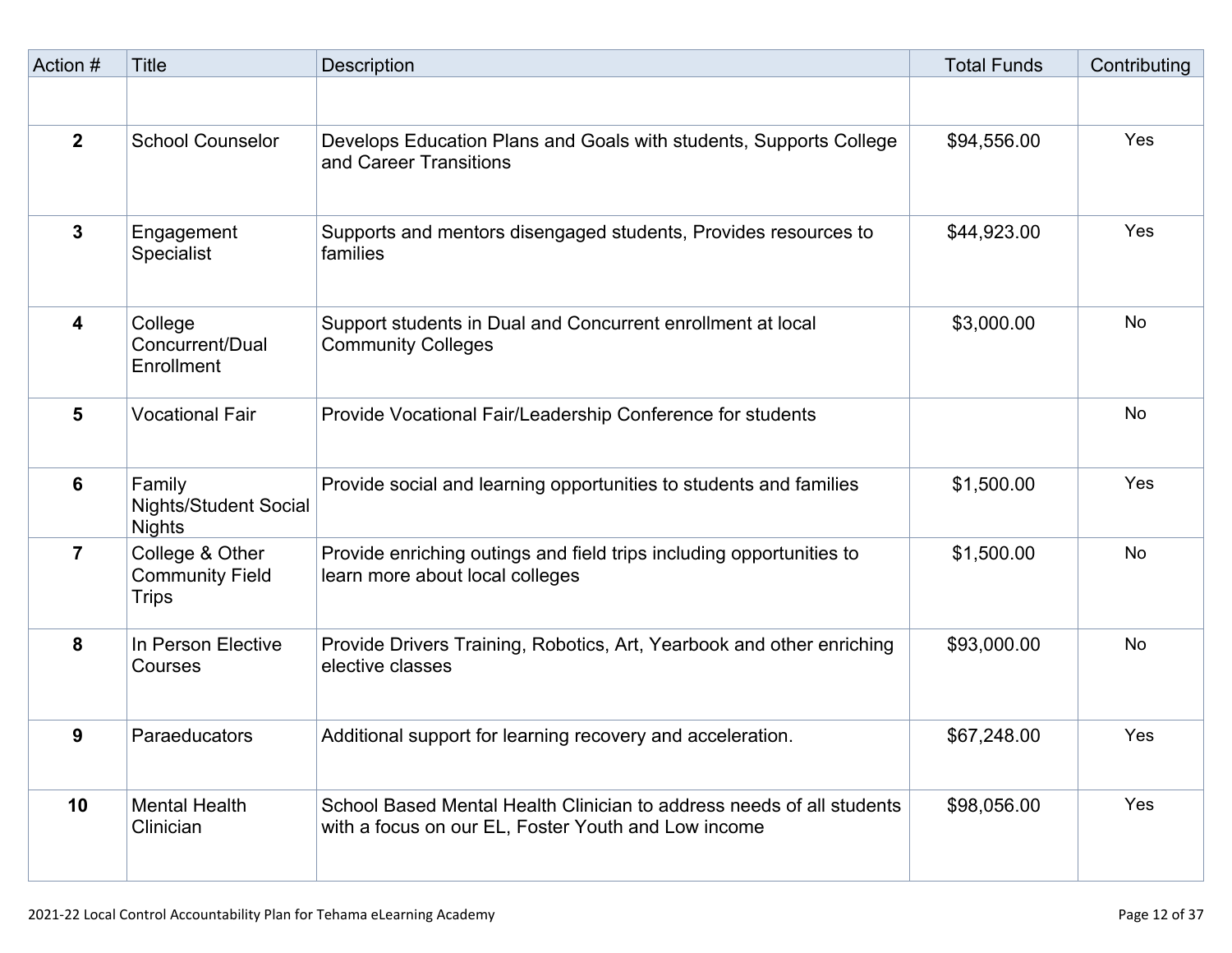## **Goal Analysis [2021-22]**

An analysis of how this goal was carried out in the previous year. A description of any substantive differences in planned actions and actual implementation of these actions.

Analysis of the 2021-22 goals will occur during the 2022-23 update cycle.

An explanation of material differences between Budgeted Expenditures and Estimated Actual Expenditures.

Analysis of the 2021-22 goals will occur during the 2022-23 update cycle.

An explanation of how effective the specific actions were in making progress toward the goal.

Analysis of the 2021-22 goals will occur during the 2022-23 update cycle.

A description of any changes made to the planned goal, metrics, desired outcomes, or actions for the coming year that resulted from reflections on prior practice.

Analysis of the 2021-22 goals will occur during the 2022-23 update cycle.

#### A report of the Estimated Actual Expenditures for last year's actions may be found in the Annual Update Expenditures Table.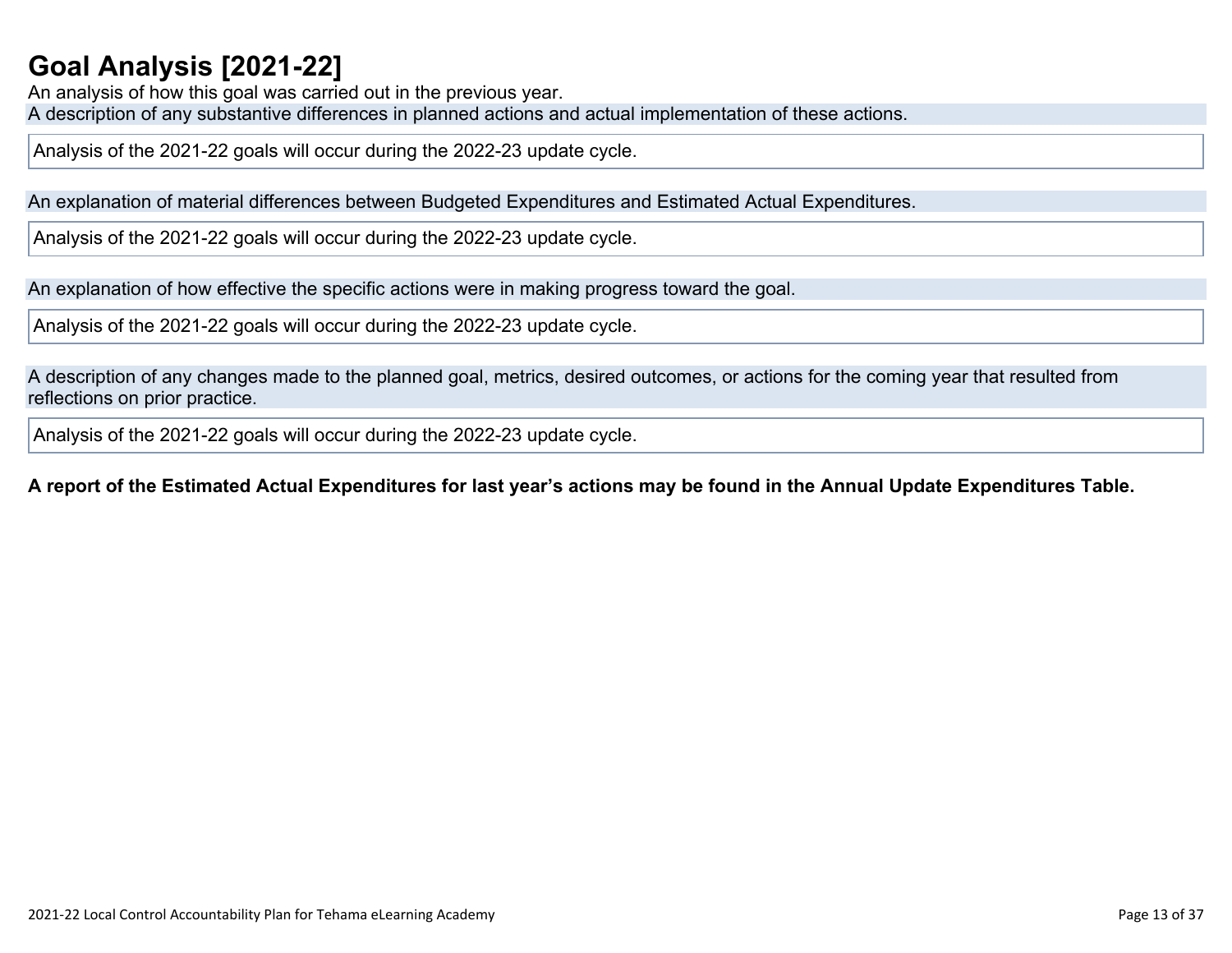# **Goals and Actions**

## **Goal**

| Goal # | <b>Description</b>                                                                                                                                    |
|--------|-------------------------------------------------------------------------------------------------------------------------------------------------------|
|        | Provide technology, hardware, software and infrastructure required to receive and deliver instruction and support local and<br>statewide assessments. |

An explanation of why the LEA has developed this goal.

As an independent virtual non-classroom based school, it is imperative that our students have technology that allows them access to their instructional materials. In addition, to support engagement with families, providing hardware as well as training to increase their knowledge and use of technology supports student progress as they are able to work collaboratively with staff in monitoring academics and interventions.

### **Measuring and Reporting Results**

| <b>Metric</b>                                                                                 | <b>Baseline</b>                                                                                                      | Year 1 Outcome | Year 2 Outcome | Year 3 Outcome | Desired Outcome for<br>$2023 - 24$                                                                                            |
|-----------------------------------------------------------------------------------------------|----------------------------------------------------------------------------------------------------------------------|----------------|----------------|----------------|-------------------------------------------------------------------------------------------------------------------------------|
| Students access<br>curriculum with up to<br>date technology                                   | 86% of students met<br>course completion<br>targets in 2019/2020                                                     |                |                |                | 90% of students meet<br>course completion<br>targets                                                                          |
| Family and student<br>participation in virtual<br>meetings and training<br>and online surveys | 80% of parents and<br>student participate in<br>at least one survey or<br>feedback session<br>during the school year |                |                |                | 90% of all parents and<br>students participate in<br>at least one survey or<br>feedback session<br>during the school<br>year. |
| Onsite student<br>attendance                                                                  | Average number of<br>students and staff<br>utilizing the physical<br>school daily. Baseline<br>TBD                   |                |                |                | 75% of all students<br>participate in onsite<br>when enrolled or as<br>assigned to classes                                    |
| <b>School Climate</b><br>Survey                                                               | 90% of Parents and<br>Students respond as<br>"Satisfied or Very<br>Satisfied with the                                |                |                |                | Satisfaction rating<br>remains at or above<br>90%                                                                             |

2021-22 Local Control Accountability Plan for Tehama eLearning Academy Page 14 of 37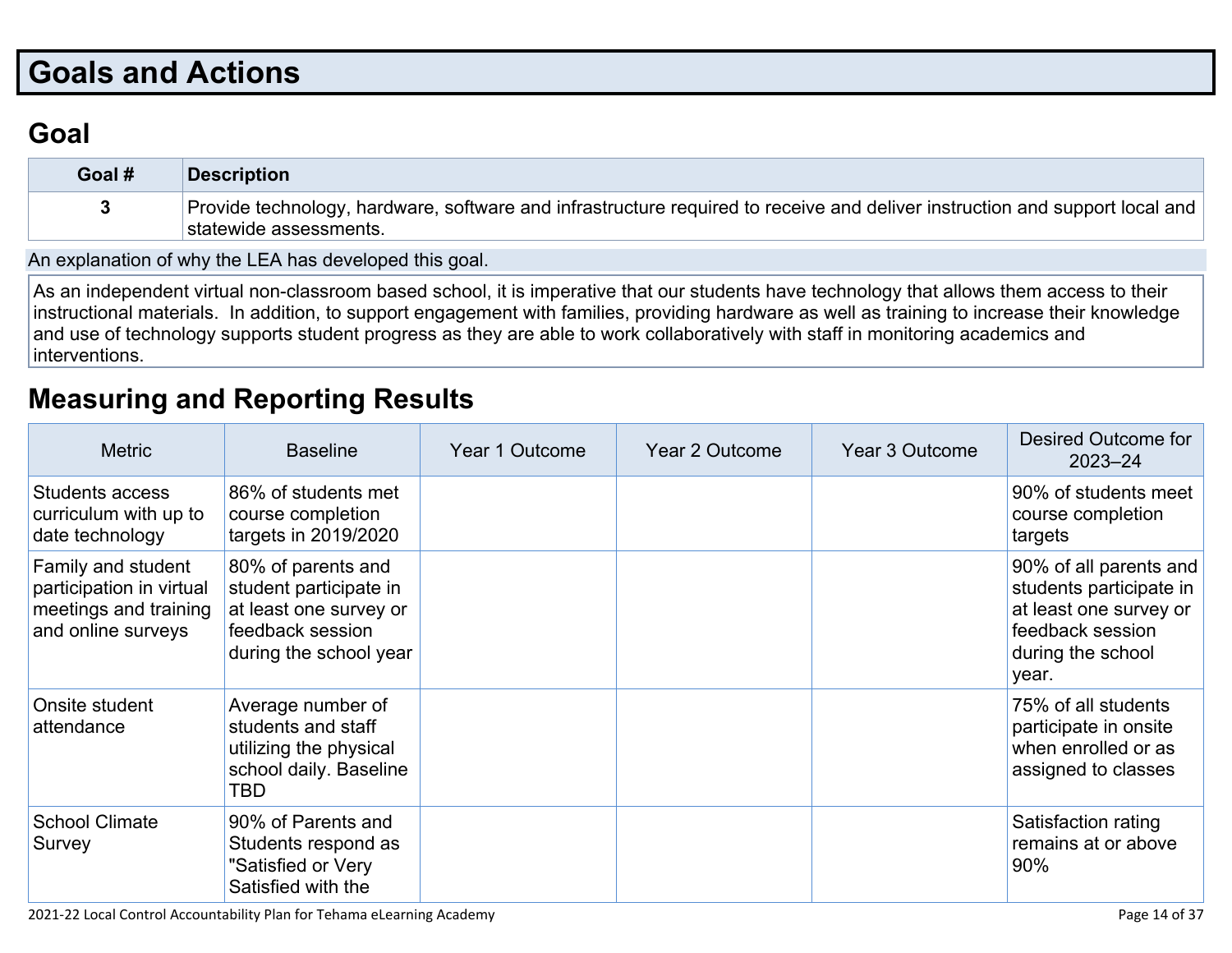| <b>Metric</b> | <b>Baseline</b>           | Year 1 Outcome | Year 2 Outcome | Year 3 Outcome | Desired Outcome for<br>$2023 - 24$ |
|---------------|---------------------------|----------------|----------------|----------------|------------------------------------|
|               | overall School<br>Program |                |                |                |                                    |

### **Actions**

| Action #       | Title                                                                                    | <b>Description</b>                                          | <b>Total Funds</b> | Contributing |
|----------------|------------------------------------------------------------------------------------------|-------------------------------------------------------------|--------------------|--------------|
|                | <b>Student Information</b><br>System                                                     | Aeries software and training for staff                      | \$2,706.00         | No           |
| $\mathfrak{p}$ | <b>Student &amp; Teacher</b><br>devices                                                  | Regular replacement schedule of student and teacher devices | \$10,165.00        | <b>No</b>    |
| 3              | Access to reliable<br>Technology support                                                 | An online school must provide reliable technology support   | \$6,600.00         | <b>No</b>    |
| 4              | School Site is<br>Professional, Safe,<br>and reflects a positive<br>learning environment |                                                             | \$90,000.00        | <b>No</b>    |

### **Goal Analysis [2021-22]**

An analysis of how this goal was carried out in the previous year.

A description of any substantive differences in planned actions and actual implementation of these actions.

Analysis of the 2021-22 goals will occur during the 2022-23 update cycle.

An explanation of material differences between Budgeted Expenditures and Estimated Actual Expenditures.

Analysis of the 2021-22 goals will occur during the 2022-23 update cycle.

An explanation of how effective the specific actions were in making progress toward the goal.

Analysis of the 2021-22 goals will occur during the 2022-23 update cycle.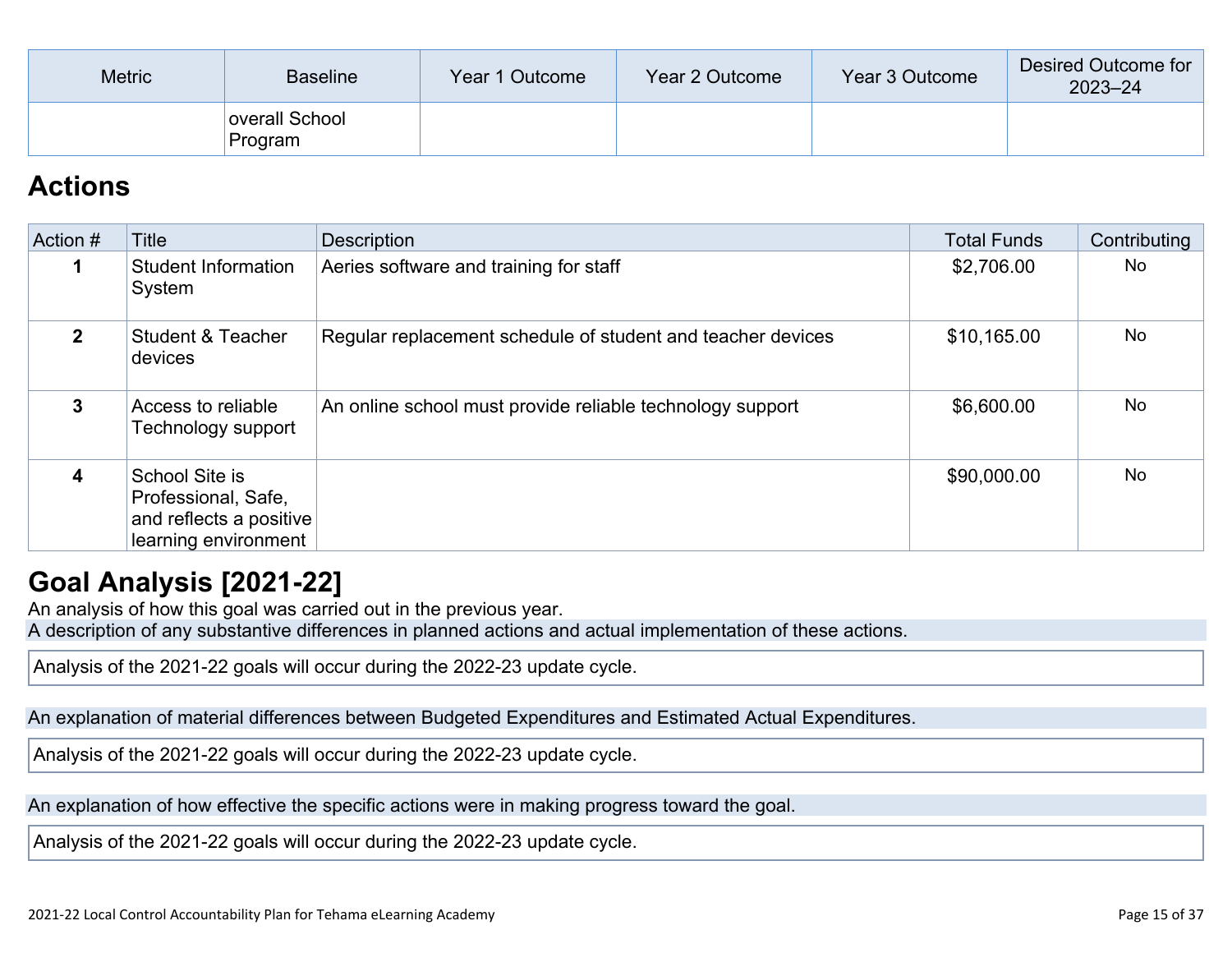A description of any changes made to the planned goal, metrics, desired outcomes, or actions for the coming year that resulted from reflections on prior practice.

Analysis of the 2021-22 goals will occur during the 2022-23 update cycle.

#### A report of the Estimated Actual Expenditures for last year's actions may be found in the Annual Update Expenditures Table.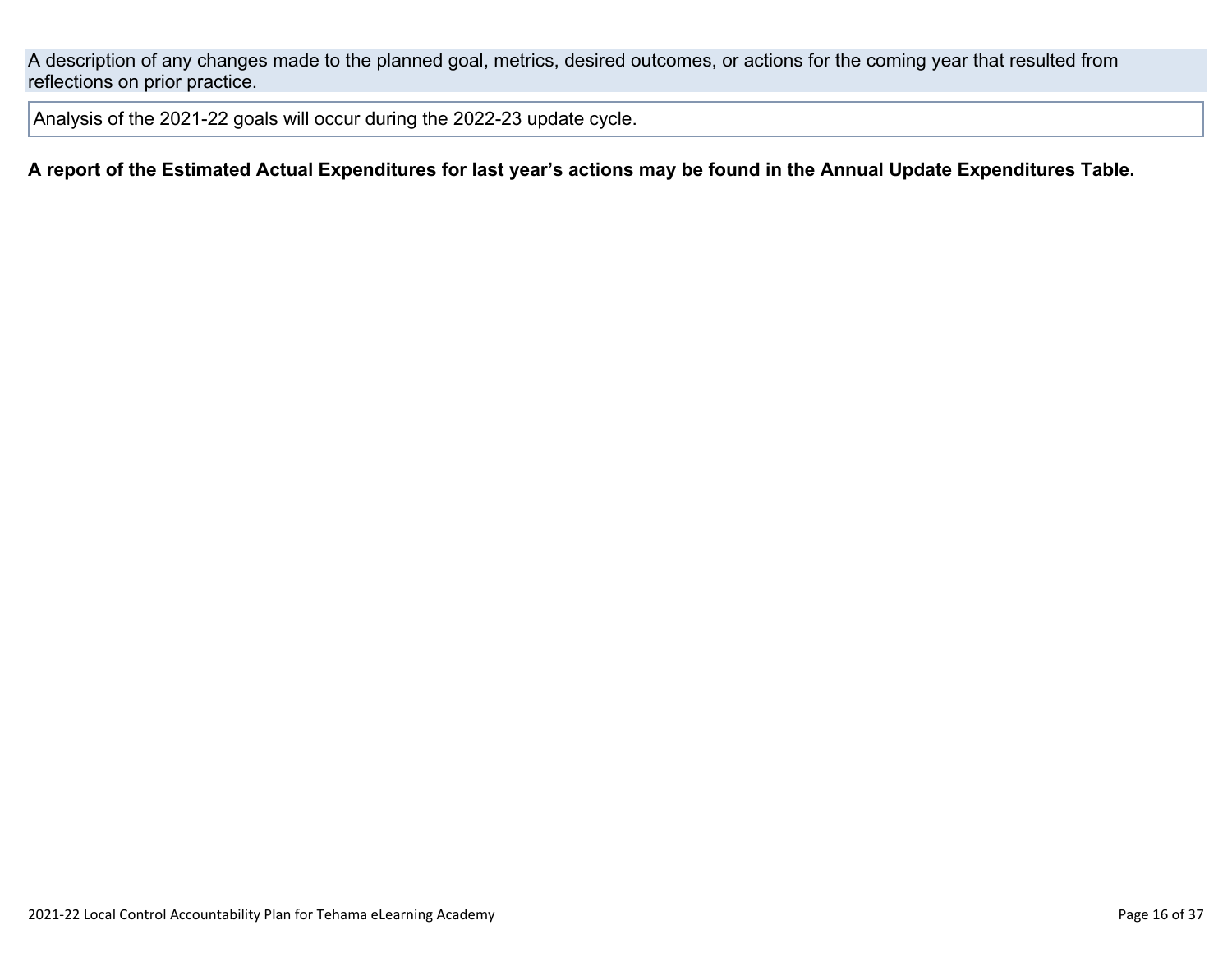# **Increased or Improved Services for Foster Youth, English Learners, and Low-Income Students [2021-22]**

|        | Tercentage to Increase or Improve Services Increased Apportionment based on the Enrollment of Foster Youth, English Learners, and Lux. |
|--------|----------------------------------------------------------------------------------------------------------------------------------------|
| 30.23% | \$315,906                                                                                                                              |

The Budgeted Expenditures for Actions identified as Contributing may be found in the Increased or Improved Services Expenditures **Table.**

### **Required Descriptions**

For each action being provided to an entire school, or across the entire school district or county office of education (COE), an explanation of (1) how the needs of foster youth, English learners, and low-income students were considered first, and (2) how these actions are effective in meeting the goals for these students.

The Tehama eLearning Academy has considered all of our learners and noted that our foster youth, English learners, and low-income students often have additional needs that go unmet which impact their ability to be successful at school. In our actions, we have identified several additional supports for these students to meet their academic as well as social-emotional needs. This includes an increase in staffing. We have hired an Engagement Specialist, School Counselor, and are hiring for an additional Social Emotional Counselor to support students and families through a tiered system of support and re-engagement opportunities. In addition, we have designated days for students to come onto campus to meet with their teachers of record for additional instructional support as well as enrichment opportunities. In addition to staffing, we have allocated funds to support intervention to address learning loss and acceleration. Additional instructional software will be utilized to provide a broader scope of support for those students who may be falling behind and not making adequate progress.

A description of how services for foster youth, English learners, and low-income students are being increased or improved by the percentage required.

Tehama eLearning Academy (TeLA) is an online non-classroom-based independent study program designed to meet the learning needs of non-traditional secondary (grades 7-12) students. The school has a free/reduced student percentage of over 60%. The district and its stakeholders believe the most effective use of LCFF funds is to improve the educational program for all students through a district/schoolwide service model rather than a targeted service model. This decision is based upon the high at-risk nature of the TeLA student population and the individualized features of curriculum and instructional delivery. Historically, TeLA students have benefited from focused, individualized instruction beyond traditional classroom grouped instruction. Additionally, district/school-wide services will avoid the potential negative stigma from a traditional targeted or pull out program and will allow students access to services without interruption. Supplemental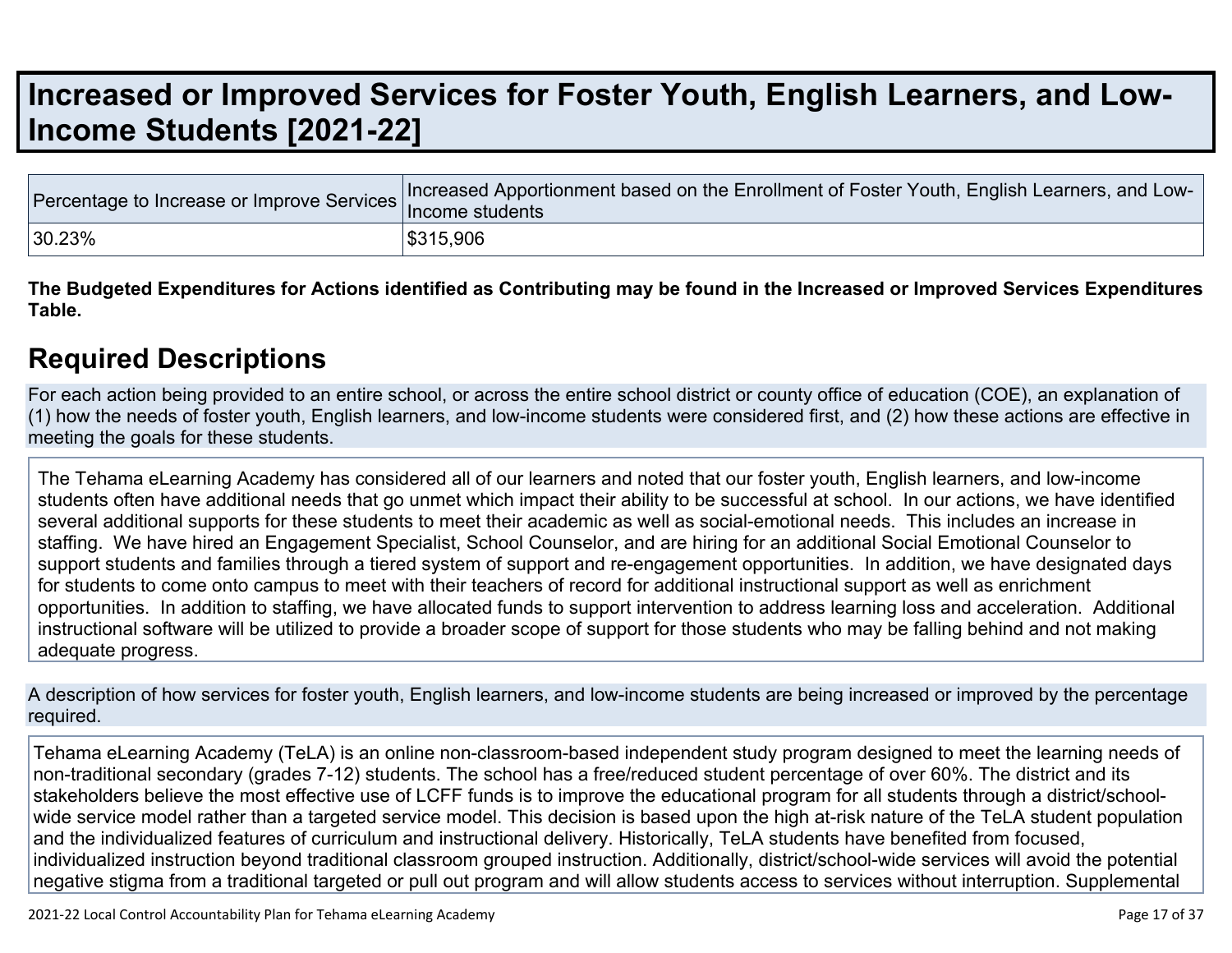Funds will be used on a school-wide basis to increase technology-based course access and offerings, academic support and interventions, and other student support services such as counseling and parent engagement activities. The 2021-22 LCAP identifies the following increased services for foster youth, English Learners, and low-income students; on-site supplemental instruction core academic areas, (salary, software, and materials) provided beyond the regularly offered staffing and curriculum; parent engagement activities and training, college/career individual and group intervention and counseling, and intervention assessment, diagnosis and tutoring (salary and materials) for identified at-risk students.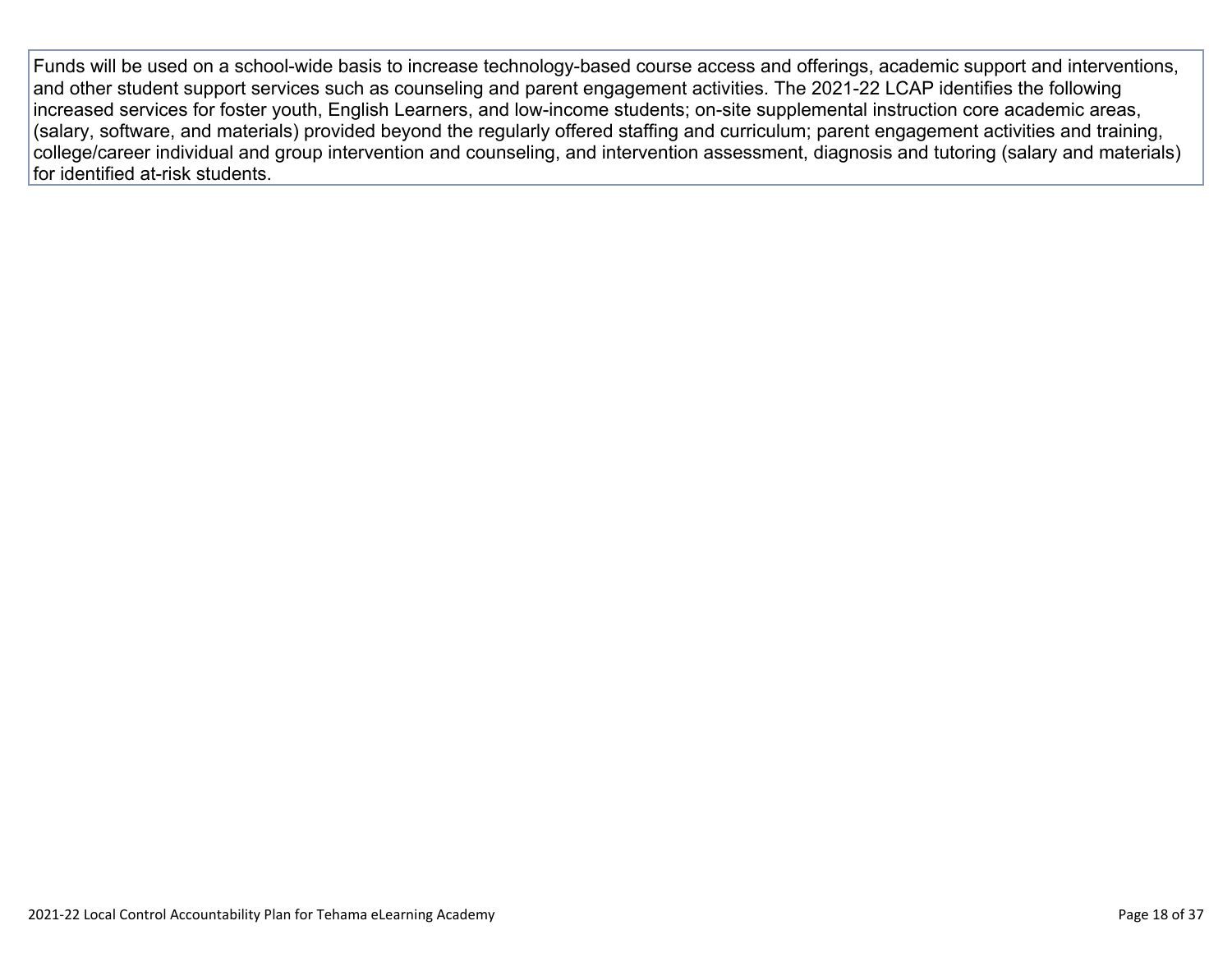### **Total Expenditures Table**

| <b>LCFF Funds</b> | <b>Other State Funds</b> | <b>Local Funds</b> | <b>Federal Funds</b>   | <b>Total Funds</b>         |
|-------------------|--------------------------|--------------------|------------------------|----------------------------|
| \$1,136,735.00    | \$176,518.00             |                    |                        | \$1,313,253.00             |
|                   |                          |                    |                        |                            |
|                   |                          | <b>Totals:</b>     | <b>Total Personnel</b> | <b>Total Non-personnel</b> |
|                   |                          | Totals:            | \$1,111,331.00         | \$201,922.00               |

| Goal           | <b>Action #</b>         | <b>Student Group(s)</b>                                      | <b>Title</b>                                                 | <b>LCFF Funds</b> | Other State Funds   Local Funds | <b>Federal Funds</b> | <b>Total Funds</b> |
|----------------|-------------------------|--------------------------------------------------------------|--------------------------------------------------------------|-------------------|---------------------------------|----------------------|--------------------|
| 1              | 1                       | All                                                          | <b>Highly Qualified Staff</b>                                | \$635,039.00      | \$7,948.00                      |                      | \$642,987.00       |
| 1              | $\mathbf{2}$            | <b>English Learners</b><br><b>Foster Youth</b><br>Low Income | Professional Development and<br><b>Training for Staff</b>    | \$5,000.00        | \$6,114.00                      |                      | \$11,114.00        |
| $\mathbf 1$    | $3\phantom{a}$          | <b>English Learners</b><br><b>Foster Youth</b><br>Low Income | <b>Support Positive Student</b><br>Attendance                | \$1,371.00        |                                 |                      | \$1,371.00         |
| $\mathbf{1}$   | $\overline{\mathbf{4}}$ | <b>English Learners</b><br><b>Foster Youth</b><br>Low Income | <b>Academic Learning Loss</b><br>assessment and Intervention |                   | \$3,500.00                      |                      | \$3,500.00         |
| $\mathbf{1}$   | $5\phantom{.0}$         | All                                                          | Improve Academic Indicators                                  |                   | \$15,600.00                     |                      | \$15,600.00        |
| 1              | $6\phantom{1}6$         | All                                                          | <b>Support for Special Education</b><br><b>Students</b>      | \$36,359.00       |                                 |                      | \$36,359.00        |
| $\mathbf{1}$   | $\overline{7}$          | All                                                          | Provide support for Adult Diploma<br>Program needs           |                   | \$86,268.00                     |                      | \$86,268.00        |
| $\mathbf 1$    | $\pmb{8}$               | All                                                          | <b>Community Awareness of</b><br><b>Educational Choices</b>  | \$1,000.00        |                                 |                      | \$1,000.00         |
| 2 <sup>2</sup> | $\mathbf{1}$            | <b>English Learners</b><br><b>Foster Youth</b><br>Low Income | <b>Social Emotional Learning</b>                             | \$1,800.00        |                                 |                      | \$1,800.00         |
| $\overline{2}$ | $\boldsymbol{2}$        | <b>English Learners</b><br><b>Foster Youth</b><br>Low Income | <b>School Counselor</b>                                      | \$94,556.00       |                                 |                      | \$94,556.00        |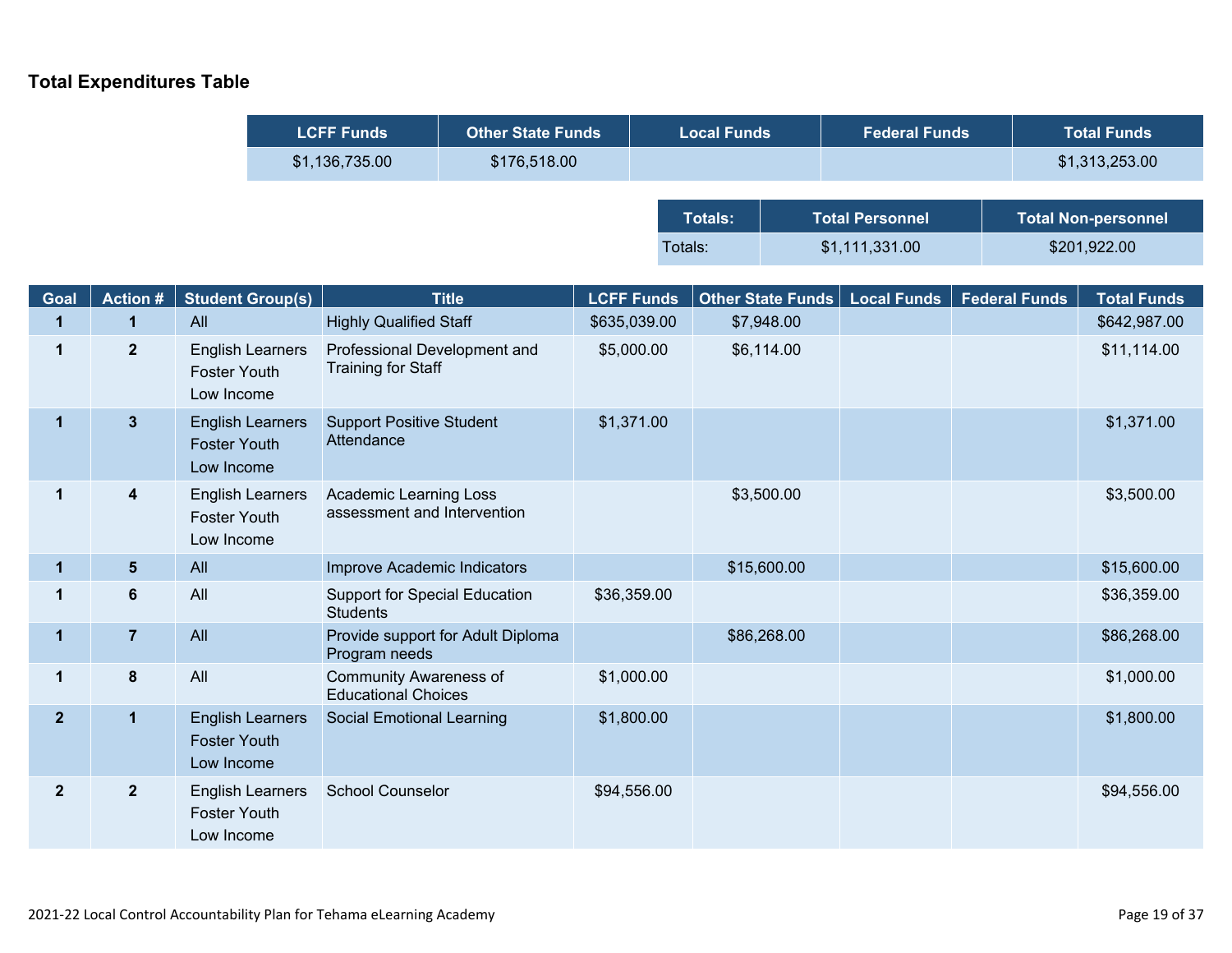| Goal           | <b>Action#</b>          | <b>Student Group(s)</b>                                      | <b>Title</b>                                                                          | <b>LCFF Funds</b> | Other State Funds   Local Funds | <b>Federal Funds</b> | <b>Total Funds</b> |
|----------------|-------------------------|--------------------------------------------------------------|---------------------------------------------------------------------------------------|-------------------|---------------------------------|----------------------|--------------------|
| $\overline{2}$ | 3                       | <b>English Learners</b><br><b>Foster Youth</b><br>Low Income | <b>Engagement Specialist</b>                                                          |                   | \$44,923.00                     |                      | \$44,923.00        |
| $\overline{2}$ | 4                       | All                                                          | College Concurrent/Dual<br>Enrollment                                                 | \$3,000.00        |                                 |                      | \$3,000.00         |
| 2 <sup>2</sup> | 5 <sub>5</sub>          | All                                                          | <b>Vocational Fair</b>                                                                |                   |                                 |                      |                    |
| $\mathbf{2}$   | $\boldsymbol{6}$        | <b>English Learners</b><br><b>Foster Youth</b><br>Low Income | Family Nights/Student Social<br><b>Nights</b>                                         |                   | \$1,500.00                      |                      | \$1,500.00         |
| 2 <sub>2</sub> | $\overline{7}$          | All                                                          | College & Other Community Field<br><b>Trips</b>                                       | \$1,000.00        | \$500.00                        |                      | \$1,500.00         |
| 2 <sup>2</sup> | 8                       | All                                                          | In Person Elective Courses                                                            | \$93,000.00       |                                 |                      | \$93,000.00        |
| $\overline{2}$ | 9                       | <b>English Learners</b><br><b>Foster Youth</b><br>Low Income | Paraeducators                                                                         | \$67,248.00       |                                 |                      | \$67,248.00        |
| $\overline{2}$ | 10                      | <b>English Learners</b><br><b>Foster Youth</b><br>Low Income | <b>Mental Health Clinician</b>                                                        | \$98,056.00       |                                 |                      | \$98,056.00        |
| $\mathbf{3}$   | $\mathbf{1}$            | All                                                          | <b>Student Information System</b>                                                     | \$2,706.00        |                                 |                      | \$2,706.00         |
| 3              | $\overline{\mathbf{2}}$ | All                                                          | Student & Teacher devices                                                             |                   | \$10,165.00                     |                      | \$10,165.00        |
| $\mathbf{3}$   | $\mathbf{3}$            | All                                                          | Access to reliable Technology<br>support                                              | \$6,600.00        |                                 |                      | \$6,600.00         |
| 3              | $\overline{\mathbf{4}}$ | All                                                          | School Site is Professional, Safe,<br>and reflects a positive learning<br>environment | \$90,000.00       |                                 |                      | \$90,000.00        |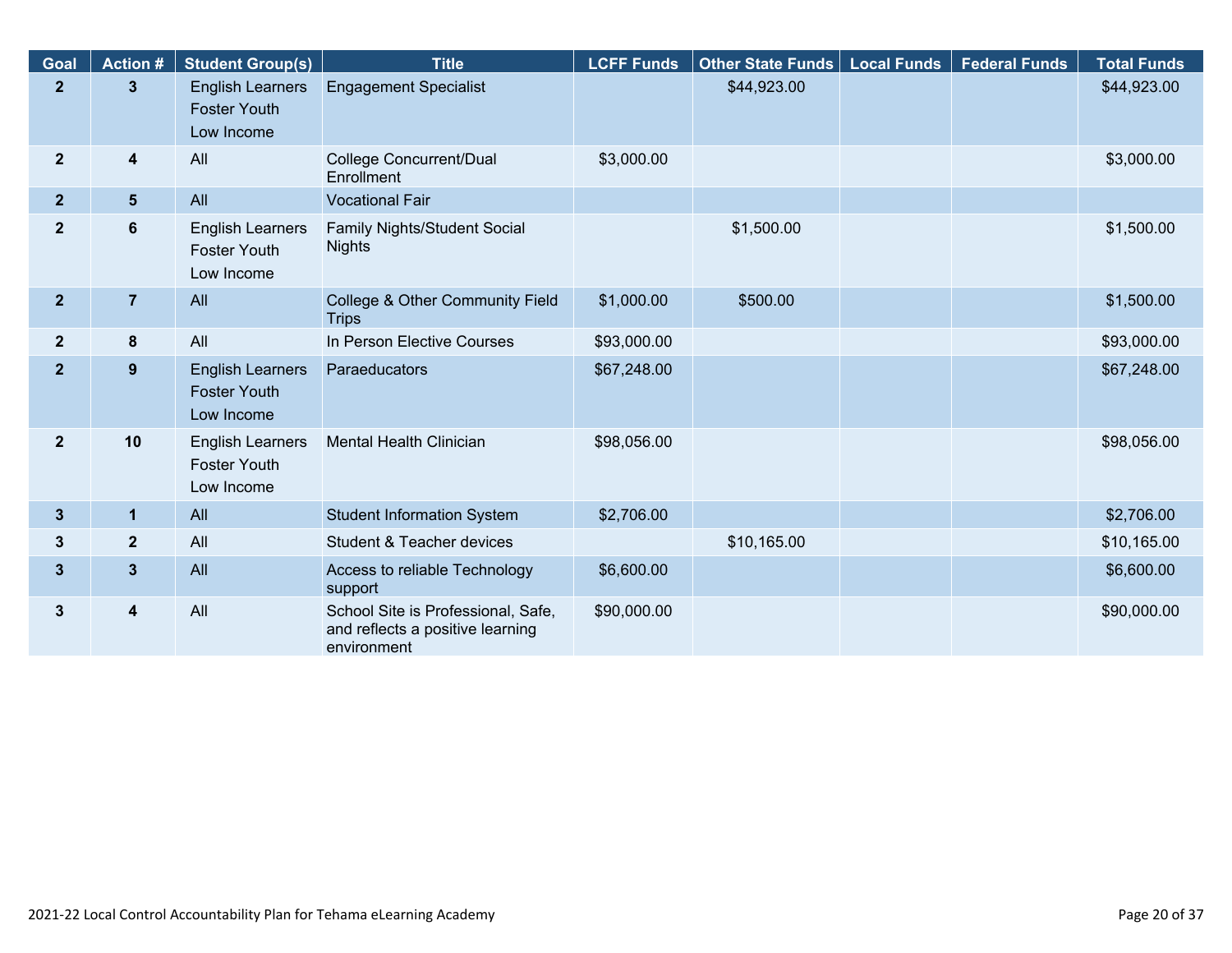### **Contributing Expenditures Tables**

| <b>Totals by Type</b>    | <b>Total LCFF Funds</b> | <b>Total Funds</b> |
|--------------------------|-------------------------|--------------------|
| Total:                   | \$268,031.00            | \$324,068.00       |
| <b>LEA-wide Total:</b>   | \$268,031.00            | \$279,145.00       |
| <b>Limited Total:</b>    | \$0.00                  | \$0.00             |
| <b>Schoolwide Total:</b> | \$0.00                  | \$44,923.00        |

| Goal           | <b>Action#</b>          | <b>Action Title</b>                                      | <b>Scope</b> | <b>Unduplicated</b><br><b>Student Group(s)</b>               | <b>Location</b>    | <b>LCFF Funds</b> | <b>Total Funds</b> |
|----------------|-------------------------|----------------------------------------------------------|--------------|--------------------------------------------------------------|--------------------|-------------------|--------------------|
| 1              | $\overline{2}$          | Professional<br>Development and<br>Training for Staff    | LEA-wide     | <b>English Learners</b><br><b>Foster Youth</b><br>Low Income | All Schools        | \$5,000.00        | \$11,114.00        |
| $\mathbf 1$    | $3\phantom{a}$          | <b>Support Positive</b><br><b>Student Attendance</b>     | LEA-wide     | <b>English Learners</b><br><b>Foster Youth</b><br>Low Income | <b>All Schools</b> | \$1,371.00        | \$1,371.00         |
| 1              | $\overline{\mathbf{4}}$ | Academic Learning<br>Loss assessment and<br>Intervention | LEA-wide     | <b>English Learners</b><br><b>Foster Youth</b><br>Low Income | All Schools        |                   | \$3,500.00         |
| $\overline{2}$ | 1                       | <b>Social Emotional</b><br>Learning                      | LEA-wide     | <b>English Learners</b><br><b>Foster Youth</b><br>Low Income | <b>All Schools</b> | \$1,800.00        | \$1,800.00         |
| $\overline{2}$ | 2 <sup>2</sup>          | <b>School Counselor</b>                                  | LEA-wide     | <b>English Learners</b><br><b>Foster Youth</b><br>Low Income | <b>All Schools</b> | \$94,556.00       | \$94,556.00        |
| $\overline{2}$ | $3\phantom{a}$          | Engagement<br>Specialist                                 | Schoolwide   | <b>English Learners</b><br><b>Foster Youth</b><br>Low Income |                    |                   | \$44,923.00        |
| $\overline{2}$ | 6                       | Family<br>Nights/Student Social<br><b>Nights</b>         | LEA-wide     | <b>English Learners</b><br><b>Foster Youth</b><br>Low Income | <b>All Schools</b> |                   | \$1,500.00         |
| $\overline{2}$ | 9                       | Paraeducators                                            | LEA-wide     | <b>English Learners</b>                                      | <b>All Schools</b> | \$67,248.00       | \$67,248.00        |

L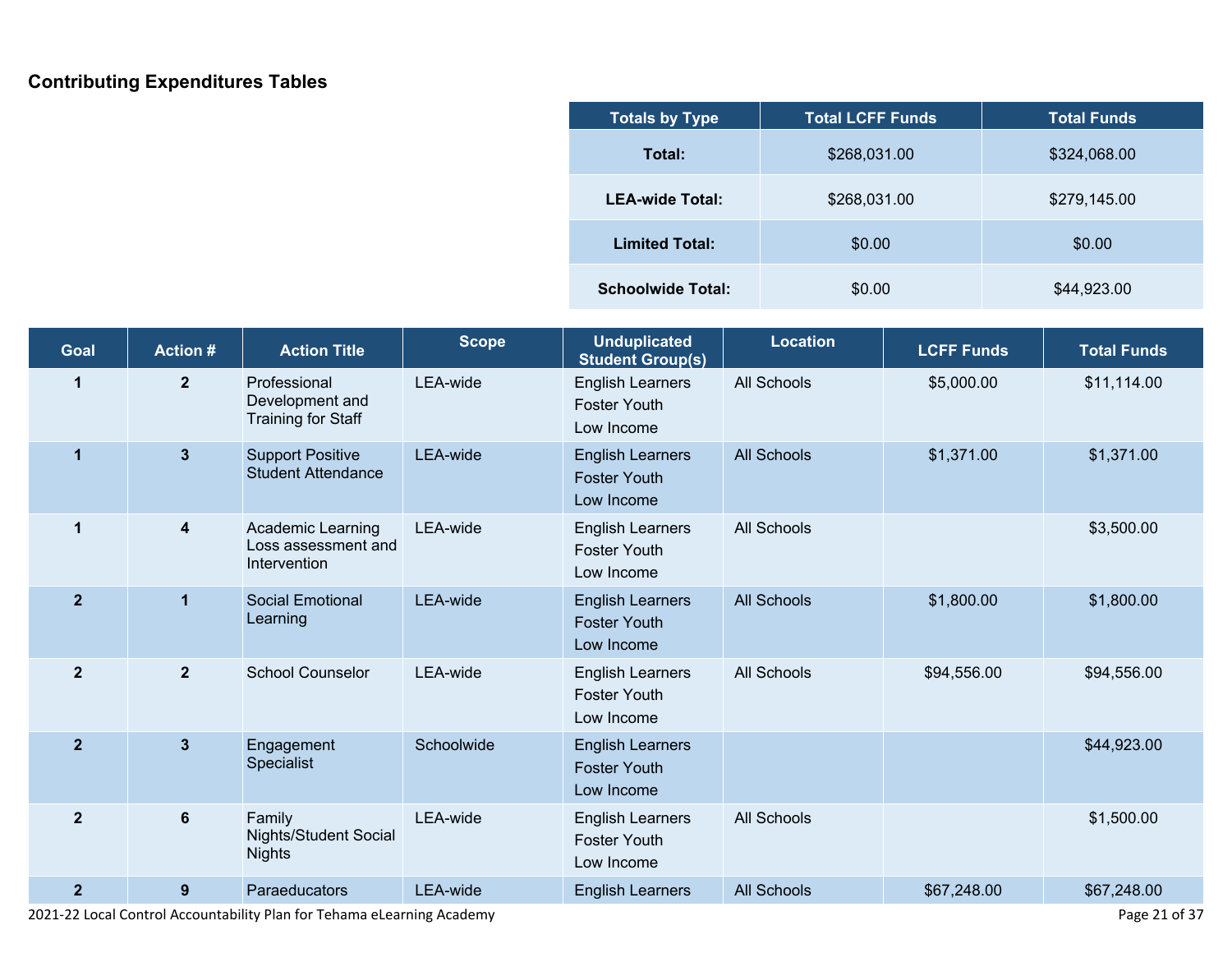| <b>Goal</b> | <b>Action #</b> | <b>Action Title</b>        | <b>Scope</b> | <b>Unduplicated</b><br><b>Student Group(s)</b>               | <b>Location</b> | <b>LCFF Funds</b> | <b>Total Funds</b> |
|-------------|-----------------|----------------------------|--------------|--------------------------------------------------------------|-----------------|-------------------|--------------------|
|             |                 |                            |              | <b>Foster Youth</b><br>Low Income                            |                 |                   |                    |
| כי          | 10              | Mental Health<br>Clinician | LEA-wide     | <b>English Learners</b><br><b>Foster Youth</b><br>Low Income | All Schools     | \$98,056.00       | \$98,056.00        |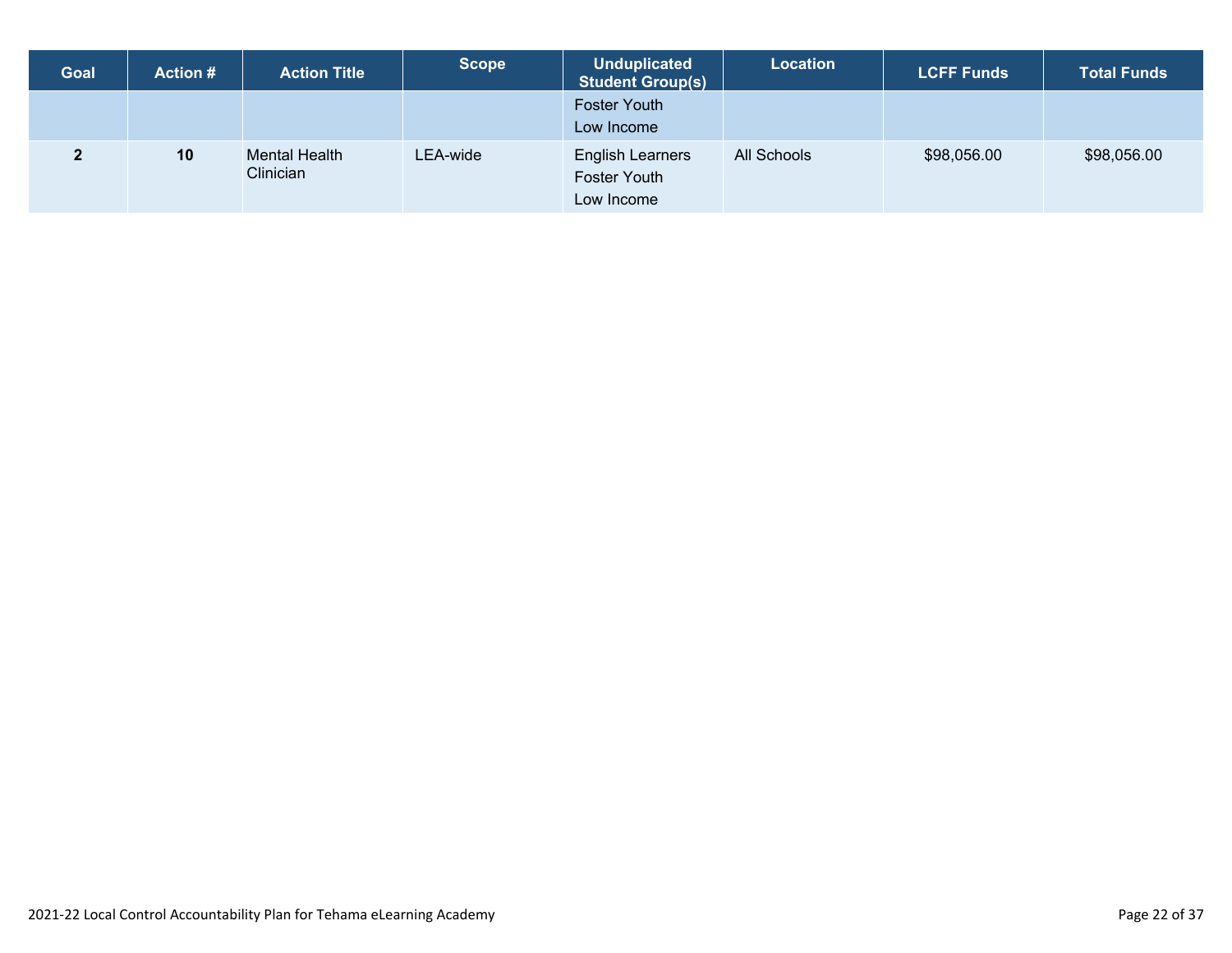#### **Annual Update Table Year 1 [2021-22]**

Annual update of the 2021-22 goals will occur during the 2022-23 update cycle.

| <b>Last Year's</b><br>Goal # | <b>Last Year's</b><br><b>Action #</b> | Prior Action/Service Title ' | <b>Contributed to </b><br>Increased or Improved<br><b>Services?</b> | <b>Last Year's Total Planned</b><br><b>Expenditures</b> | <b>Total Estimated Actual</b><br><b>Expenditures</b> |
|------------------------------|---------------------------------------|------------------------------|---------------------------------------------------------------------|---------------------------------------------------------|------------------------------------------------------|
|                              |                                       |                              |                                                                     |                                                         |                                                      |
|                              |                                       |                              | <b>Totals:</b>                                                      | <b>Planned Expenditure Total</b>                        | <b>Estimated Actual Total</b>                        |
|                              |                                       |                              |                                                                     |                                                         |                                                      |
|                              |                                       |                              | Totals:                                                             |                                                         |                                                      |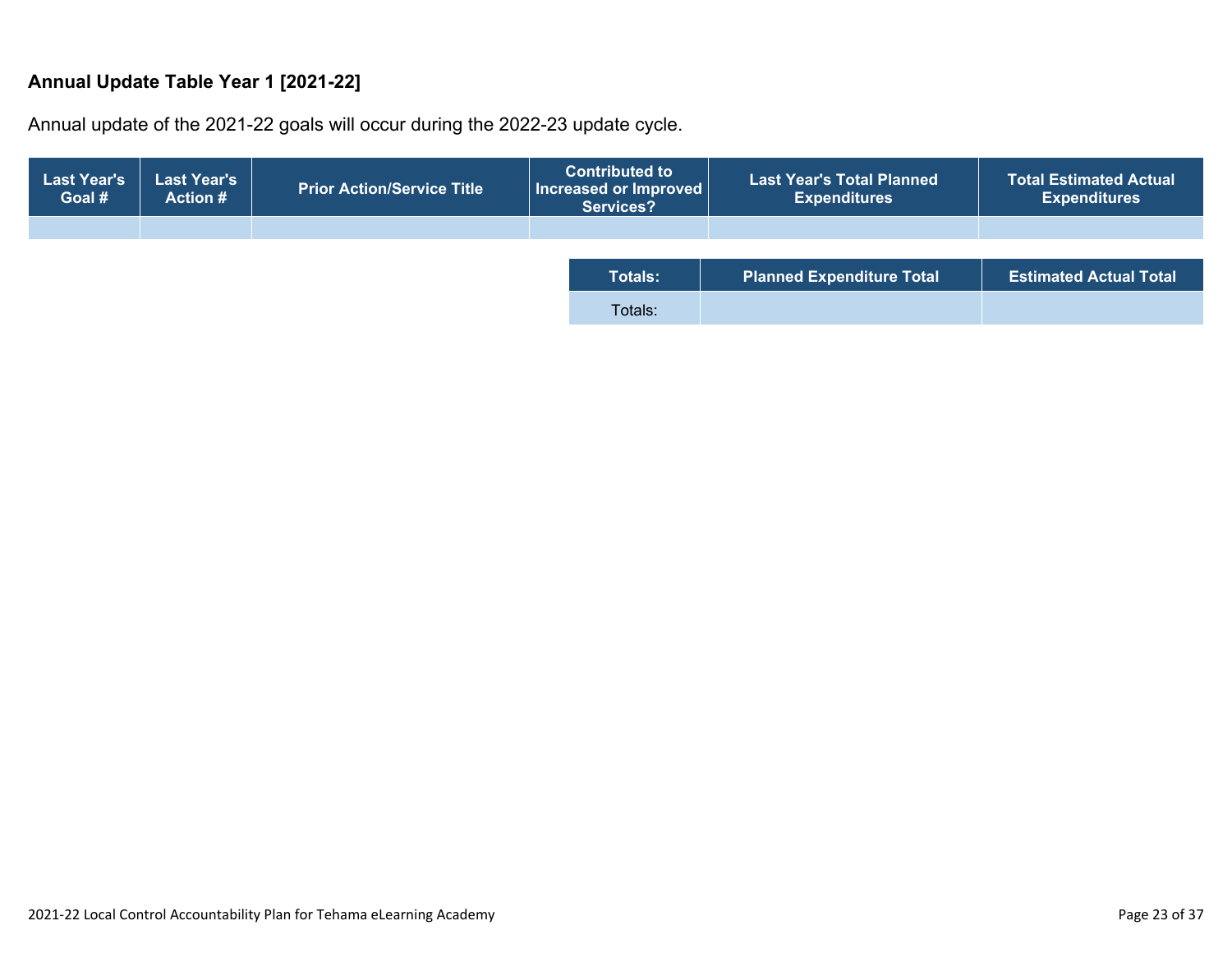## **Instructions**

#### Plan Summary

Stakeholder Engagement

Goals and Actions

Increased or Improved Services for Foster Youth, English Learners, and Low-Income Students

For additional questions or technical assistance related to the completion of the LCAP template, please contact the local COE, or the California Department of Education's (CDE's) Local Agency Systems Support Office by phone at 916-319-0809 or by email at *lcff@cde.ca.gov.*

# **Introduction and Instructions**

The Local Control Funding Formula (LCFF) requires LEAs to engage their local stakeholders in an annual planning process to evaluate their progress within eight state priority areas encompassing all statutory metrics (COEs have ten state priorities). LEAs document the results of this planning process in the Local Control and Accountability Plan (LCAP) using the template adopted by the State Board of Education.

The LCAP development process serves three distinct, but related functions:

- **Comprehensive Strategic Planning:** The process of developing and annually updating the LCAP supports comprehensive strategic planning (California *Education Code* [*EC*] 52064(e)(1)). Strategic planning that is comprehensive connects budgetary decisions to teaching and learning performance data. Local educational agencies (LEAs) should continually evaluate the hard choices they make about the use of limited resources to meet student and community needs to ensure opportunities and outcomes are improved for all students.
- **Meaningful Stakeholder Engagement:** The LCAP development process should result in an LCAP that reflects decisions made through meaningful stakeholder engagement (*EC* 52064(e)(1)). Local stakeholders possess valuable perspectives and insights about an LEA's programs and services. Effective strategic planning will incorporate these perspectives and insights in order to identify potential goals and actions to be included in the LCAP.
- **Accountability and Compliance:** The LCAP serves an important accountability function because aspects of the LCAP template require LEAs to show that they have complied with various requirements specified in the LCFF statutes and regulations, most notably:
	- $\circ$  Demonstrating that LEAs are increasing or improving services for foster youth, English learners, and low-income students in proportion to the amount of additional funding those students generate under LCFF (*EC* 52064(b)(4-6)).
	- $\circ$  Establishing goals, supported by actions and related expenditures, that address the statutory priority areas and statutory metrics (EC 52064(b)(1) & (2)).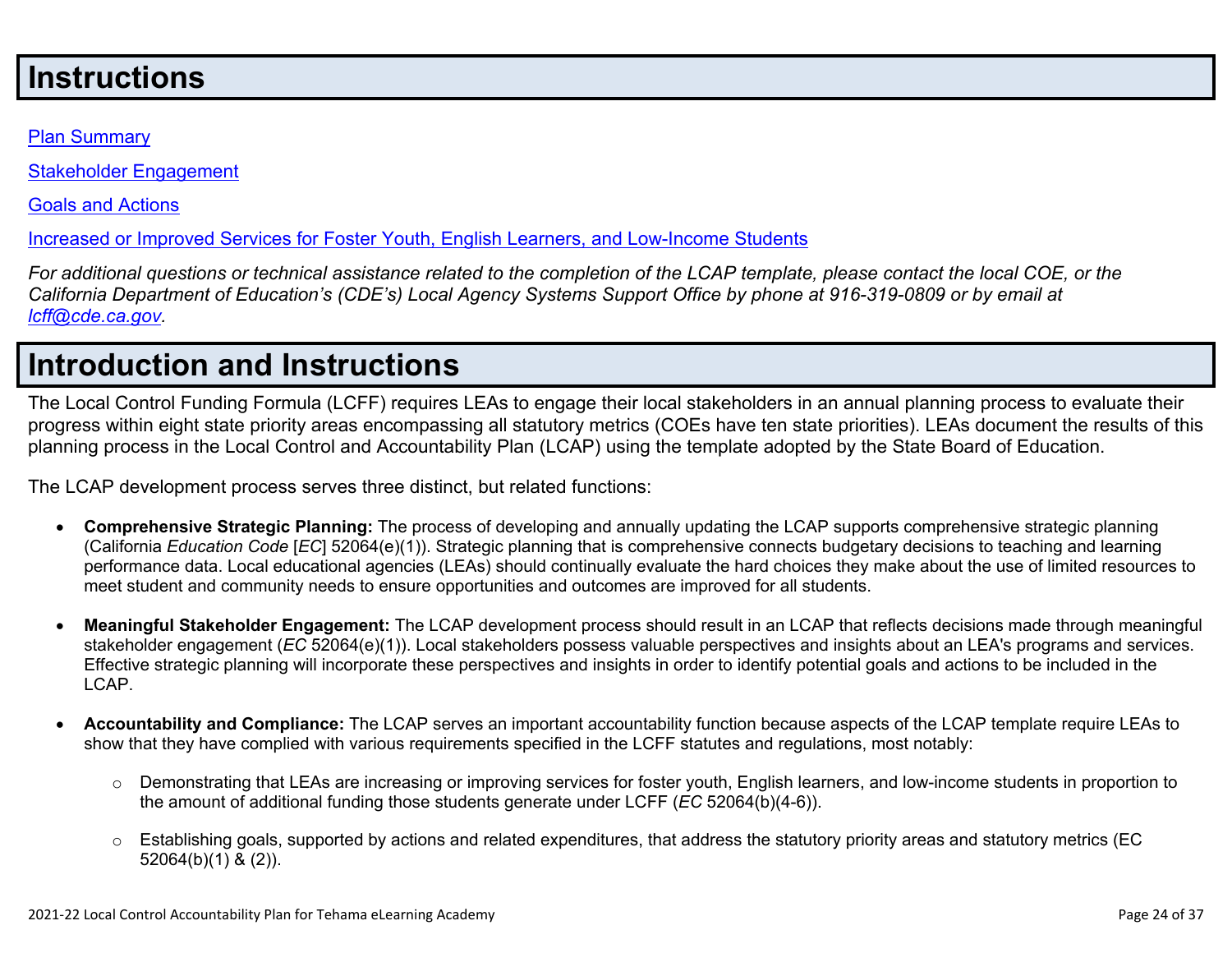o Annually reviewing and updating the LCAP to reflect progress toward the goals (*EC* 52064(b)(7)).

The LCAP template, like each LEA's final adopted LCAP, is a document, not a process. LEAs must use the template to memorialize the outcome of their LCAP development process, which should: (a) reflect comprehensive strategic planning (b) through meaningful engagement with stakeholders that (c) meets legal requirements, as reflected in the final adopted LCAP. The sections included within the LCAP template do not and cannot reflect the full development process, just as the LCAP template itself is not intended as a stakeholder engagement tool.

If a county superintendent of schools has jurisdiction over a single school district, the county board of education and the governing board of the school district may adopt and file for review and approval a single LCAP consistent with the requirements in *EC* sections 52060, 52062, 52066, 52068, and 52070. The LCAP must clearly articulate to which entity's budget (school district or county superintendent of schools) all budgeted and actual expenditures are aligned.

The revised LCAP template for the 2021–22, 2022–23, and 2023–24 school years reflects statutory changes made through Assembly Bill 1840 (Committee on Budget), Chapter 243, Statutes of 2018. These statutory changes enhance transparency regarding expenditures on actions included in the LCAP, including actions that contribute to meeting the requirement to increase or improve services for foster youth, English learners, and low-income students, and to streamline the information presented within the LCAP to make adopted LCAPs more accessible for stakeholders and the public.

At its most basic, the adopted LCAP should attempt to distill not just what the LEA is doing, but also allow stakeholders to understand why, and whether those strategies are leading to improved opportunities and outcomes for students. LEAs are strongly encouraged to use language and a level of detail in their adopted LCAPs intended to be meaningful and accessible for the LEA's diverse stakeholders and the broader public.

In developing and finalizing the LCAP for adoption, LEAs are encouraged to keep the following overarching frame at the forefront of the strategic planning and stakeholder engagement functions:

Given present performance across the state priorities and on indicators in the California School Dashboard, how is the LEA using its budgetary resources to respond to student and community needs, and address any performance gaps, including by meeting its obligation to increase or improve services for foster youth, English learners, and low-income students?

LEAs are encouraged to focus on a set of metrics or a set of actions that the LEA believes, based on input gathered from stakeholders, research, and experience, will have the biggest impact on behalf of its students.

These instructions address the requirements for each section of the LCAP, but may include information about effective practices when developing the LCAP and completing the LCAP itself. Additionally, information is included at the beginning of each section emphasizing the purpose that each section serves.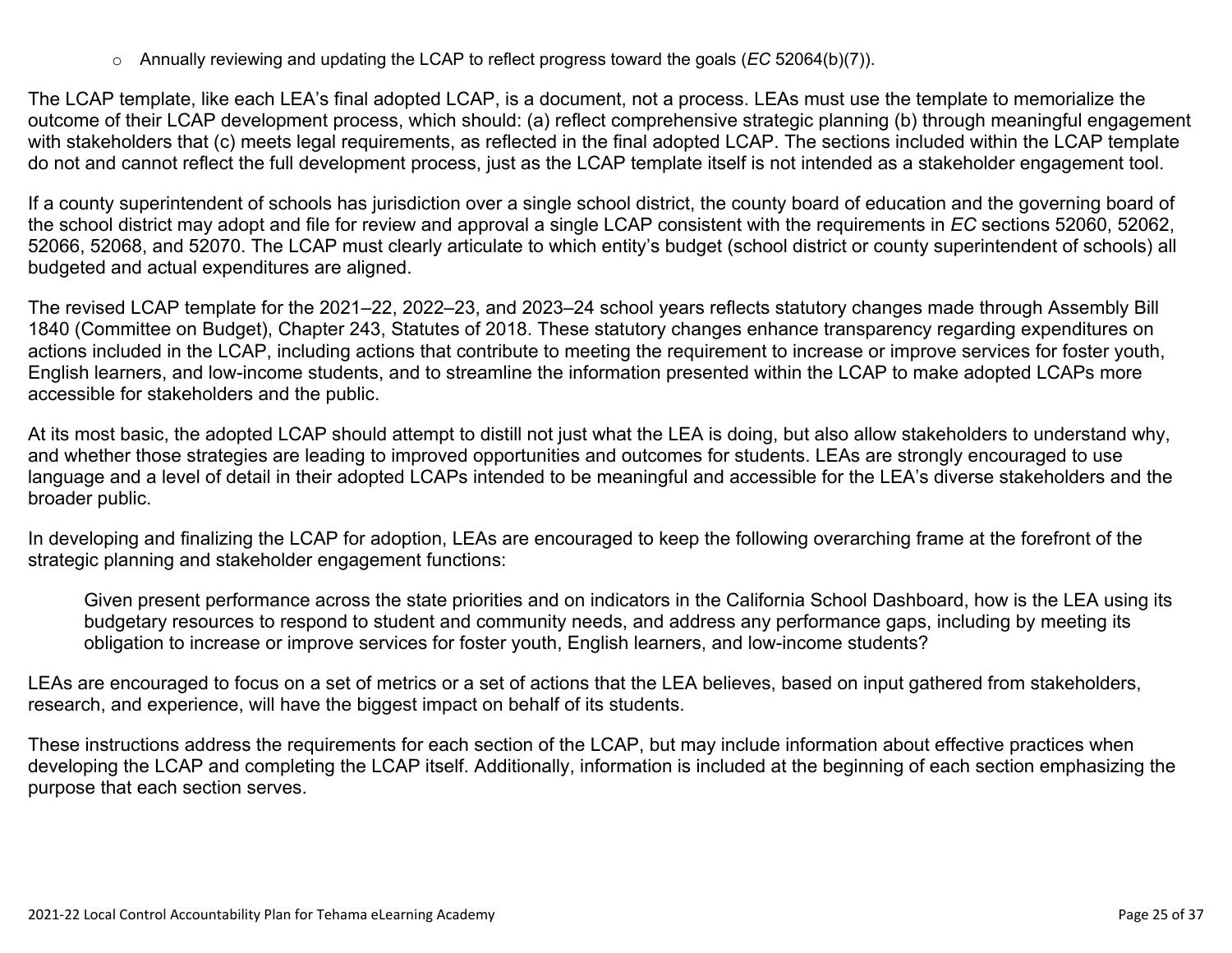# **Plan Summary**

### **Purpose**

A well-developed Plan Summary section provides a meaningful context for the LCAP. This section provides information about an LEA's community as well as relevant information about student needs and performance. In order to provide a meaningful context for the rest of the LCAP, the content of this section should be clearly and meaningfully related to the content included in the subsequent sections of the LCAP.

### **Requirements and Instructions**

*General Information* – Briefly describe the students and community. For example, information about an LEA in terms of geography, enrollment, or employment, the number and size of specific schools, recent community challenges, and other such information as an LEA wishes to include can enable a reader to more fully understand an LEA's LCAP.

*Reflections: Successes* – Based on a review of performance on the state indicators and local performance indicators included in the Dashboard, progress toward LCAP goals, local self-assessment tools, stakeholder input, and any other information, what progress is the LEA most proud of and how does the LEA plan to maintain or build upon that success? This may include identifying specific examples of how past increases or improvements in services for foster youth, English learners, and low-income students have led to improved performance for these students.

*Reflections: Identified Need* – Referring to the Dashboard, identify: (a) any state indicator for which overall performance was in the "Red" or "Orange" performance category or any local indicator where the LEA received a "Not Met" or "Not Met for Two or More Years" rating AND (b) any state indicator for which performance for any student group was two or more performance levels below the "all student*"* performance. What steps is the LEA planning to take to address these areas of low performance and performance gaps? Other needs may be identified using locally collected data including data collected to inform the self-reflection tools and reporting local indicators on the Dashboard.

*LCAP Highlights* – Identify and briefly summarize the key features of this year's LCAP.

*Comprehensive Support and Improvement* – An LEA with a school or schools identified for comprehensive support and improvement (CSI) under the Every Student Succeeds Act must respond to the following prompts:

- **Schools Identified**: Identify the schools within the LEA that have been identified for CSI.
- **Support for Identified Schools**: Describe how the LEA has or will support the identified schools in developing CSI plans that included a school-level needs assessment, evidence-based interventions, and the identification of any resource inequities to be addressed through the implementation of the CSI plan.
- **Monitoring and Evaluating Effectiveness**: Describe how the LEA will monitor and evaluate the implementation and effectiveness of the CSI plan to support student and school improvement.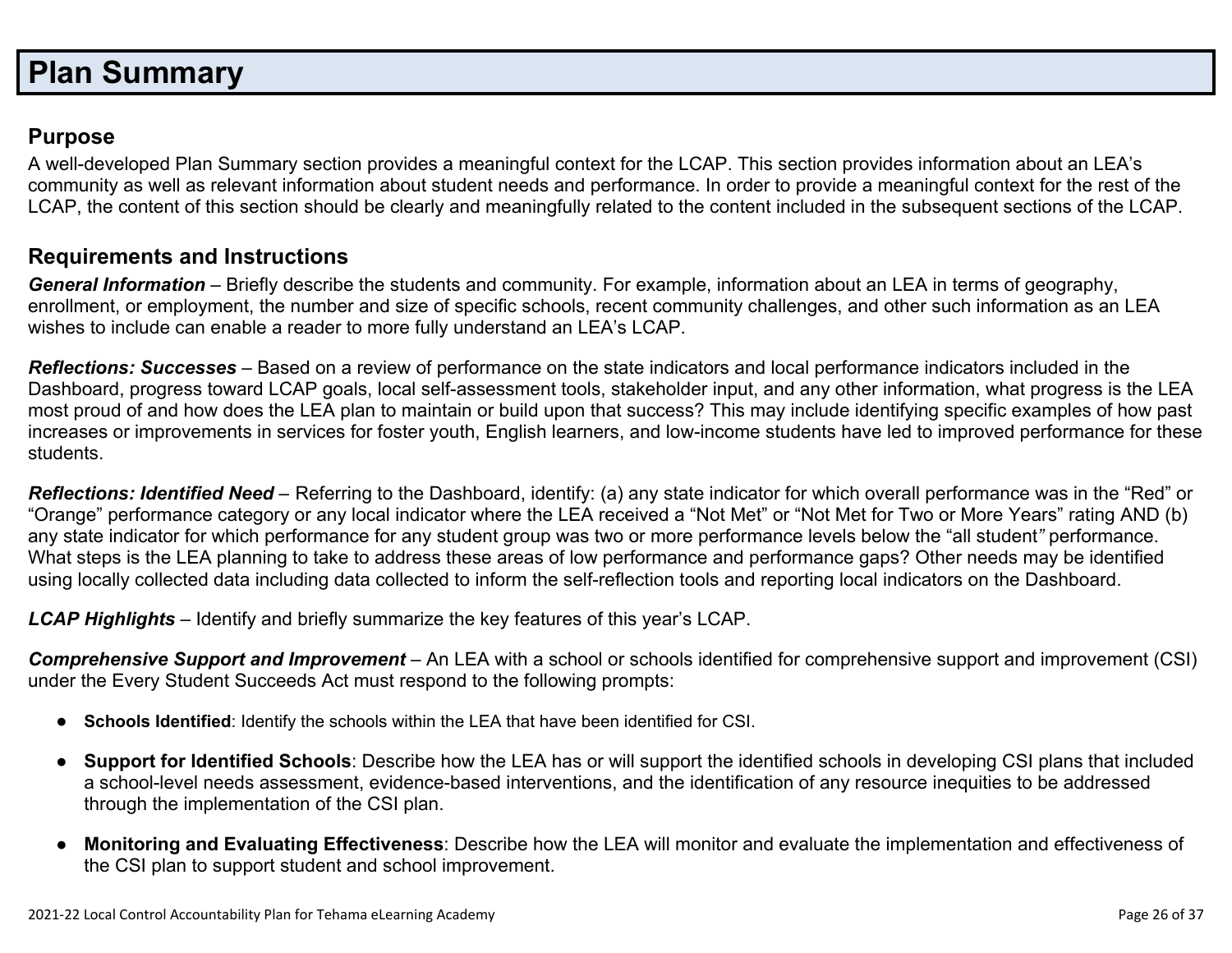# **Stakeholder Engagement**

### **Purpose**

Significant and purposeful engagement of parents, students, educators, and other stakeholders, including those representing the student groups identified by LCFF, is critical to the development of the LCAP and the budget process. Consistent with statute, such stakeholder engagement should support comprehensive strategic planning, accountability, and improvement across the state priorities and locally identified priorities (*EC* 52064(e)(1)). Stakeholder engagement is an ongoing, annual process.

This section is designed to reflect how stakeholder engagement influenced the decisions reflected in the adopted LCAP. The goal is to allow stakeholders that participated in the LCAP development process and the broader public understand how the LEA engaged stakeholders and the impact of that engagement. LEAs are encouraged to keep this goal in the forefront when completing this section.

Statute and regulations specify the stakeholder groups that school districts and COEs must consult when developing the LCAP: teachers, principals, administrators, other school personnel, local bargaining units of the LEA, parents, and students. Before adopting the LCAP, school districts and COEs must share it with the Parent Advisory Committee and, if applicable, to its English Learner Parent Advisory Committee. The superintendent is required by statute to respond in writing to the comments received from these committees. School districts and COEs must also consult with the special education local plan area administrator(s) when developing the LCAP. Statute requires charter schools to consult with teachers, principals, administrators, other school personnel, parents, and students in developing the LCAP. The LCAP should also be shared with, and LEAs should request input from, schoolsite-level advisory groups, as applicable (e.g., schoolsite councils, English Learner Advisory Councils, student advisory groups, etc.), to facilitate alignment between schoolsite and district-level goals and actions.

Information and resources that support effective stakeholder engagement, define student consultation, and provide the requirements for advisory group composition, can be found under Resources on the following web page of the CDE's website: https://www.cde.ca.gov/re/lc/.

### **Requirements and Instructions**

Below is an excerpt from the 2018–19 Guide for Annual Audits of K–12 Local Education Agencies and State Compliance Reporting, which is provided to highlight the legal requirements for stakeholder engagement in the LCAP development process:

#### **Local Control and Accountability Plan:**

For county offices of education and school districts only, verify the LEA:

- a) Presented the local control and accountability plan to the parent advisory committee in accordance with Education Code section 52062(a)(1) or 52068(a)(1), as appropriate.
- b) If applicable, presented the local control and accountability plan to the English learner parent advisory committee, in accordance with Education Code section 52062(a)(2) or 52068(a)(2), as appropriate.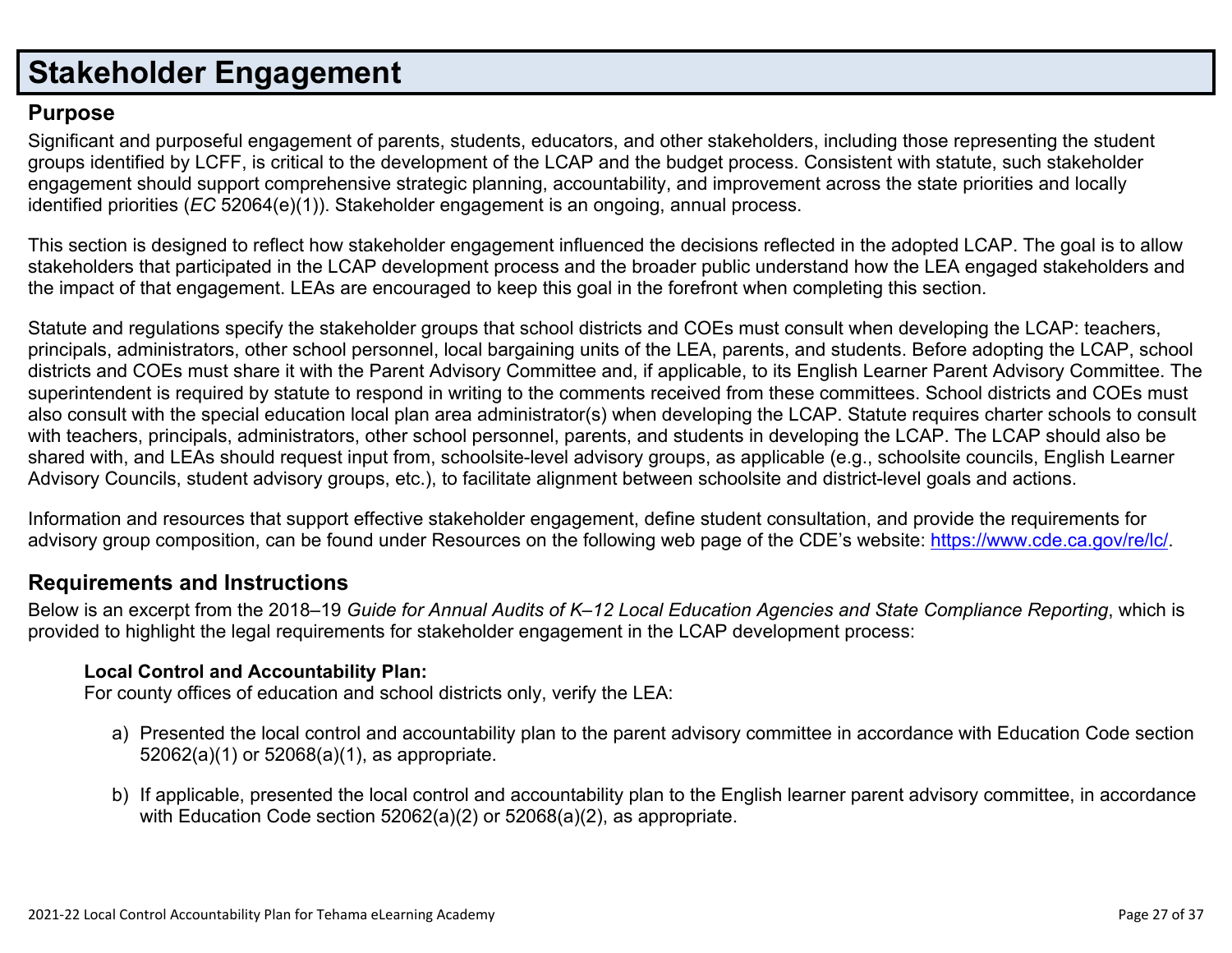- c) Notified members of the public of the opportunity to submit comments regarding specific actions and expenditures proposed to be included in the local control and accountability plan in accordance with Education Code section 52062(a)(3) or 52068(a)(3), as appropriate.
- d) Held at least one public hearing in accordance with Education Code section 52062(b)(1) or 52068(b)(1), as appropriate.
- e) Adopted the local control and accountability plan in a public meeting in accordance with Education Code section 52062(b)(2) or 52068(b)(2), as appropriate.

**Prompt 1**: "A summary of the stakeholder process and how the stakeholder engagement was considered before finalizing the LCAP."

Describe the stakeholder engagement process used by the LEA to involve stakeholders in the development of the LCAP, including, at a minimum, describing how the LEA met its obligation to consult with all statutorily required stakeholder groups as applicable to the type of LEA. A sufficient response to this prompt must include general information about the timeline of the process and meetings or other engagement strategies with stakeholders. A response may also include information about an LEA's philosophical approach to stakeholder engagement.

**Prompt 2:** "A summary of the feedback provided by specific stakeholder groups."

Describe and summarize the stakeholder feedback provided by specific stakeholders. A sufficient response to this prompt will indicate ideas, trends, or inputs that emerged from an analysis of the feedback received from stakeholders.

**Prompt 3:** "A description of the aspects of the LCAP that were influenced by specific stakeholder input."

A sufficient response to this prompt will provide stakeholders and the public clear, specific information about how the stakeholder engagement process influenced the development of the LCAP. The response must describe aspects of the LCAP that were influenced by or developed in response to the stakeholder feedback described in response to Prompt 2. This may include a description of how the LEA prioritized stakeholder requests within the context of the budgetary resources available or otherwise prioritized areas of focus within the LCAP. For the purposes of this prompt, "aspects" of an LCAP that may have been influenced by stakeholder input can include, but are not necessarily limited to:

- Inclusion of a goal or decision to pursue a Focus Goal (as described below)
- Inclusion of metrics other than the statutorily required metrics
- Determination of the desired outcome on one or more metrics
- Inclusion of performance by one or more student groups in the Measuring and Reporting Results subsection
- $\bullet$  Inclusion of action(s) or a group of actions
- Elimination of action(s) or group of actions
- Changes to the level of proposed expenditures for one or more actions
- Inclusion of action(s) as contributing to increased or improved services for unduplicated services
- Determination of effectiveness of the specific actions to achieve the goal
- Determination of material differences in expenditures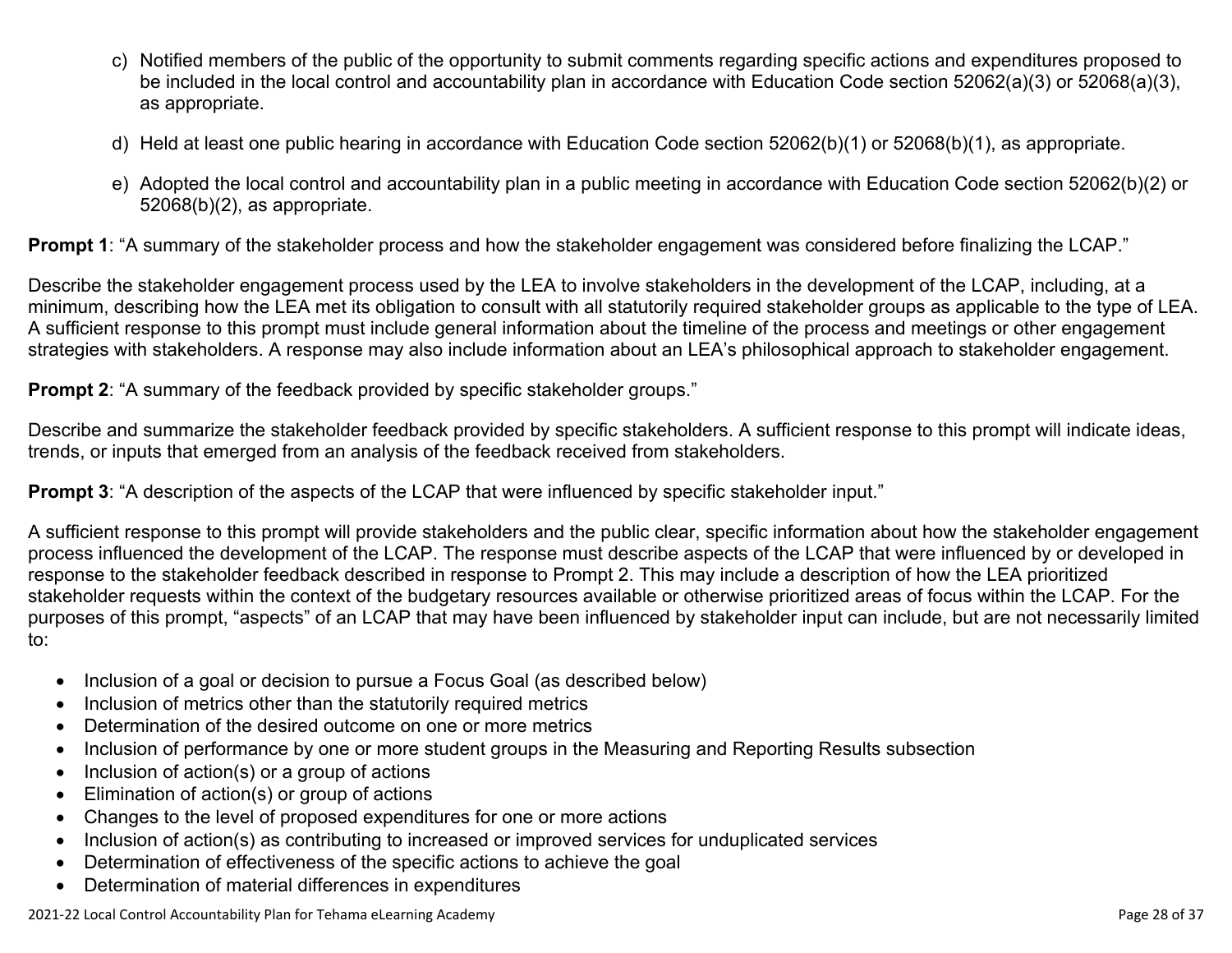- Determination of changes made to a goal for the ensuing LCAP year based on the annual update process
- Determination of challenges or successes in the implementation of actions

# **Goals and Actions**

### **Purpose**

Well-developed goals will clearly communicate to stakeholders what the LEA plans to accomplish, what the LEA plans to do in order to accomplish the goal, and how the LEA will know when it has accomplished the goal. A goal statement, associated metrics and expected outcomes, and the actions included in the goal should be in alignment. The explanation for why the LEA included a goal is an opportunity for LEAs to clearly communicate to stakeholders and the public why, among the various strengths and areas for improvement highlighted by performance data and strategies and actions that could be pursued, the LEA decided to pursue this goal, and the related metrics, expected outcomes, actions, and expenditures.

A well-developed goal can be focused on the performance relative to a metric or metrics for all students, a specific student group(s), narrowing performance gaps, or implementing programs or strategies expected to impact outcomes. LEAs should assess the performance of their student groups when developing goals and the related actions to achieve such goals.

### **Requirements and Instructions**

LEAs should prioritize the goals, specific actions, and related expenditures included within the LCAP within one or more state priorities. LEAs should consider performance on the state and local indicators, including their locally collected and reported data for the local indicators that are included in the Dashboard in determining whether and how to prioritize its goals within the LCAP.

In order to support prioritization of goals, the LCAP template provides LEAs with the option of developing three different kinds of goals:

- Focus Goal: A Focus Goal is relatively more concentrated in scope and may focus on a fewer number of metrics to measure improvement. A Focus Goal statement will be time bound and make clear how the goal is to be measured.
- Broad Goal: A Broad Goal is relatively less concentrated in its scope and may focus on improving performance across a wide range of metrics.
- Maintenance of Progress Goal: A Maintenance of Progress Goal includes actions that may be ongoing without significant changes and allows an LEA to track performance on any metrics not addressed in the other goals of the LCAP.

At a minimum, the LCAP must address all LCFF priorities and associated metrics.

### *Focus Goal(s)*

**Goal Description:** The description provided for a Focus Goal must be specific, measurable, and time bound. An LEA develops a Focus Goal to address areas of need that may require or benefit from a more specific and data intensive approach. The Focus Goal can explicitly reference the metric(s) by which achievement of the goal will be measured and the time frame according to which the LEA expects to achieve the goal.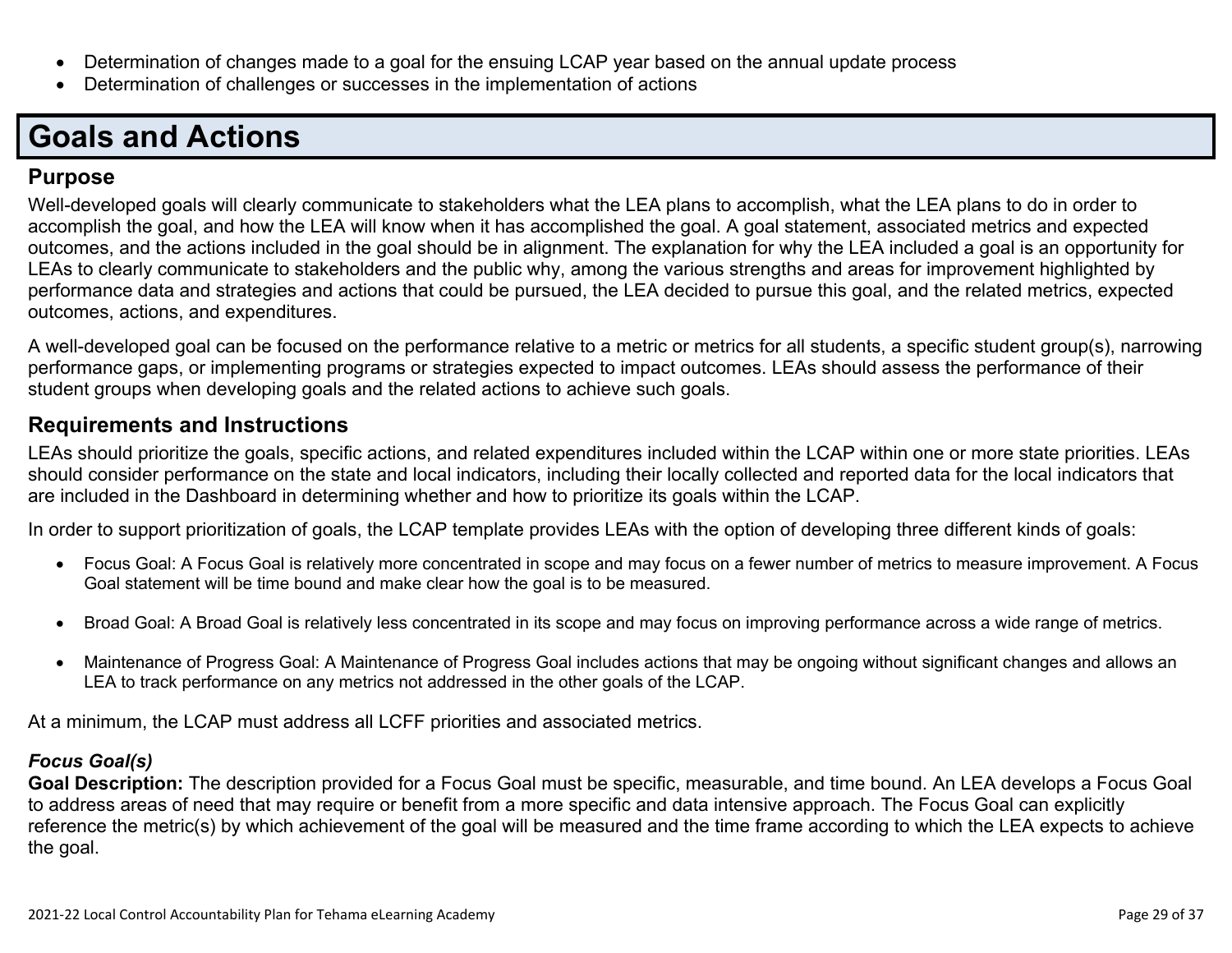**Explanation of why the LEA has developed this goal:** Explain why the LEA has chosen to prioritize this goal. An explanation must be based on Dashboard data or other locally collected data. LEAs must describe how the LEA identified this goal for focused attention, including relevant consultation with stakeholders. LEAs are encouraged to promote transparency and understanding around the decision to pursue a focus goal.

#### *Broad Goal*

**Goal Description:** Describe what the LEA plans to achieve through the actions included in the goal. The description of a broad goal will be clearly aligned with the expected measurable outcomes included for the goal. The goal description organizes the actions and expected outcomes in a cohesive and consistent manner. A goal description is specific enough to be measurable in either quantitative or qualitative terms. A broad goal is not as specific as a focus goal. While it is specific enough to be measurable, there are many different metrics for measuring progress toward the goal.

**Explanation of why the LEA has developed this goal:** Explain why the LEA developed this goal and how the actions and metrics grouped together will help achieve the goal.

#### *Maintenance of Progress Goal*

**Goal Description:** Describe how the LEA intends to maintain the progress made in the LCFF State Priorities not addressed by the other goals in the LCAP. Use this type of goal to address the state priorities and applicable metrics not addressed within the other goals in the LCAP. The state priorities and metrics to be addressed in this section are those for which the LEA, in consultation with stakeholders, has determined to maintain actions and monitor progress while focusing implementation efforts on the actions covered by other goals in the LCAP.

**Explanation of why the LEA has developed this goal**: Explain how the actions will sustain the progress exemplified by the related metrics.

#### *Measuring and Reporting Results:*

For each LCAP year, identify the metric(s) that the LEA will use to track progress toward the expected outcomes. LEAs are encouraged to identify metrics for specific student groups, as appropriate, including expected outcomes that would reflect narrowing of any existing performance gaps.

Include in the baseline column the most recent data associated with this metric available at the time of adoption of the LCAP for the first year of the three-year plan. LEAs may use data as reported on the 2019 Dashboard for the baseline of a metric only if that data represents the most recent available (e.g. high school graduation rate).

Using the most recent data available may involve reviewing data the LEA is preparing for submission to the California Longitudinal Pupil Achievement Data System (CALPADS) or data that the LEA has recently submitted to CALPADS. Because final 2020–2021 outcomes on some metrics may not be computable at the time the 2021–24 LCAP is adopted (e.g. graduation rate, suspension rate), the most recent data available may include a point in time calculation taken each year on the same date for comparability purposes.

The baseline data shall remain unchanged throughout the three-year LCAP.

Complete the table as follows: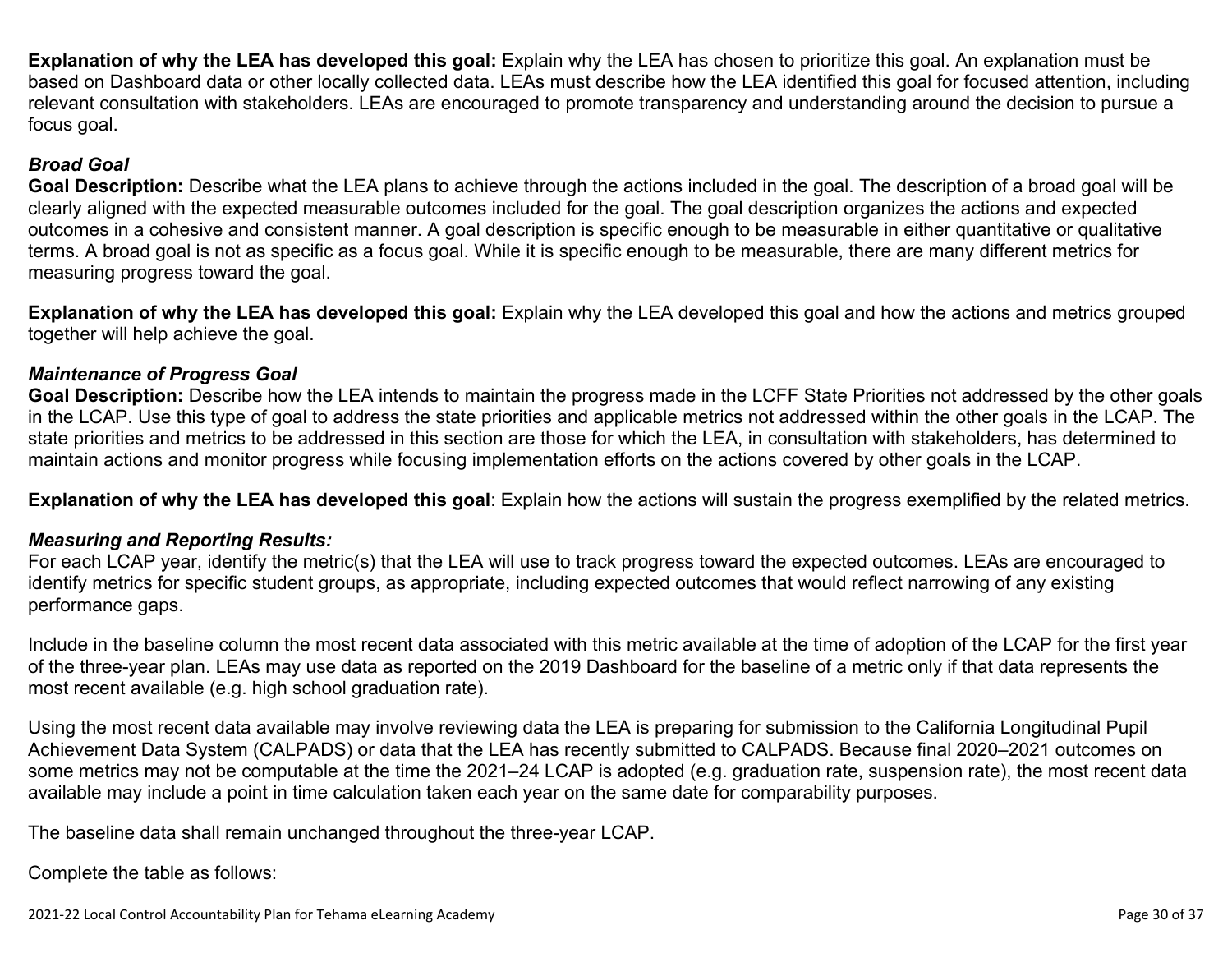- **Metric**: Indicate how progress is being measured using a metric.
- **Baseline**: Enter the baseline when completing the LCAP for 2021–22. As described above, the baseline is the most recent data associated with a metric. Indicate the school year to which the data applies, consistent with the instructions above.
- **Year 1 Outcome**: When completing the LCAP for 2022–23, enter the most recent data available. Indicate the school year to which the data applies, consistent with the instructions above.
- **Year 2 Outcome**: When completing the LCAP for 2023–24, enter the most recent data available. Indicate the school year to which the data applies, consistent with the instructions above.
- **Year 3 Outcome**: When completing the LCAP for 2024–25, enter the most recent data available. Indicate the school year to which the data applies, consistent with the instructions above. The 2024–25 LCAP will be the first year in the next three-year cycle. Completing this column will be part of the Annual Update for that year.
- **Desired Outcome for 2023-24**: When completing the first year of the LCAP, enter the desired outcome for the relevant metric the LEA expects to achieve by the end of the 2023–24 LCAP year.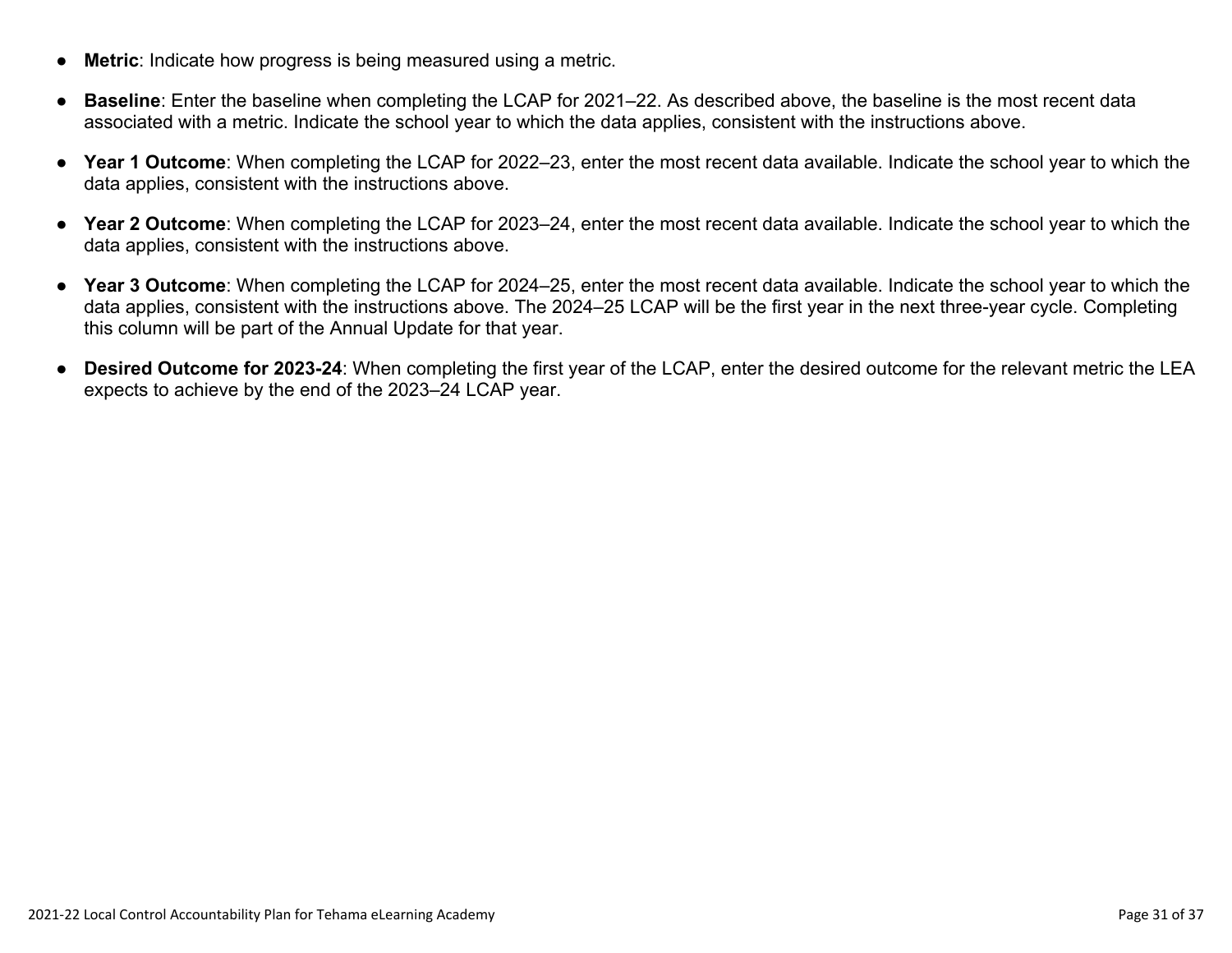Timeline for completing the "**Measuring and Reporting Results**" part of the Goal.

| <b>Metric</b>                                                                    | <b>Baseline</b>                                                                  | Year 1 Outcome                                                                                              | Year 2 Outcome                                                                                              | Year 3 Outcome                                                                                              | <b>Desired Outcome</b><br>for Year 3<br>$(2023-24)$                              |
|----------------------------------------------------------------------------------|----------------------------------------------------------------------------------|-------------------------------------------------------------------------------------------------------------|-------------------------------------------------------------------------------------------------------------|-------------------------------------------------------------------------------------------------------------|----------------------------------------------------------------------------------|
| Enter information<br>in this box when<br>completing the<br>LCAP for 2021-<br>22. | Enter information<br>in this box when<br>completing the<br>LCAP for 2021-<br>22. | Enter information<br>in this box when<br>completing the<br>LCAP for 2022-<br>23. Leave blank<br>until then. | Enter information<br>in this box when<br>completing the<br>LCAP for 2023-<br>24. Leave blank<br>until then. | Enter information<br>in this box when<br>completing the<br>LCAP for 2024-<br>25. Leave blank<br>until then. | Enter information<br>in this box when<br>completing the<br>LCAP for 2021-<br>22. |

The metrics may be quantitative or qualitative; but at minimum, an LEA's LCAP must include goals that are measured using all of the applicable metrics for the related state priorities, in each LCAP year as applicable to the type of LEA. To the extent a state priority does not specify one or more metrics (e.g., implementation of state academic content and performance standards), the LEA must identify a metric to use within the LCAP. For these state priorities, LEAs are encouraged to use metrics based on or reported through the relevant self-reflection tool for local indicators within the Dashboard.

*Actions*: Enter the action number. Provide a short title for the action. This title will also appear in the expenditure tables. Provide a description of the action. Enter the total amount of expenditures associated with this action. Budgeted expenditures from specific fund sources will be provided in the summary expenditure tables. Indicate whether the action contributes to meeting the increase or improved services requirement as described in the Increased or Improved Services section using a "Y" for Yes or an "N" for No. (Note: for each such action offered on an LEA-wide or schoolwide basis, the LEA will need to provide additional information in the Increased or Improved Summary Section to address the requirements in *California Code of Regulations*, Title 5 [5 *CCR*] Section 15496(b) in the Increased or Improved Services Section of the LCAP).

*Actions for English Learners:* School districts, COEs, and charter schools that have a numerically significant English learner student subgroup must include specific actions in the LCAP related to, at a minimum, the language acquisition programs, as defined in *EC* Section 306, provided to students and professional development activities specific to English learners.

*Actions for Foster Youth*: School districts, COEs, and charter schools that have a numerically significant Foster Youth student subgroup are encouraged to include specific actions in the LCAP designed to meet needs specific to Foster Youth students.

#### *Goal Analysis:*

Enter the LCAP Year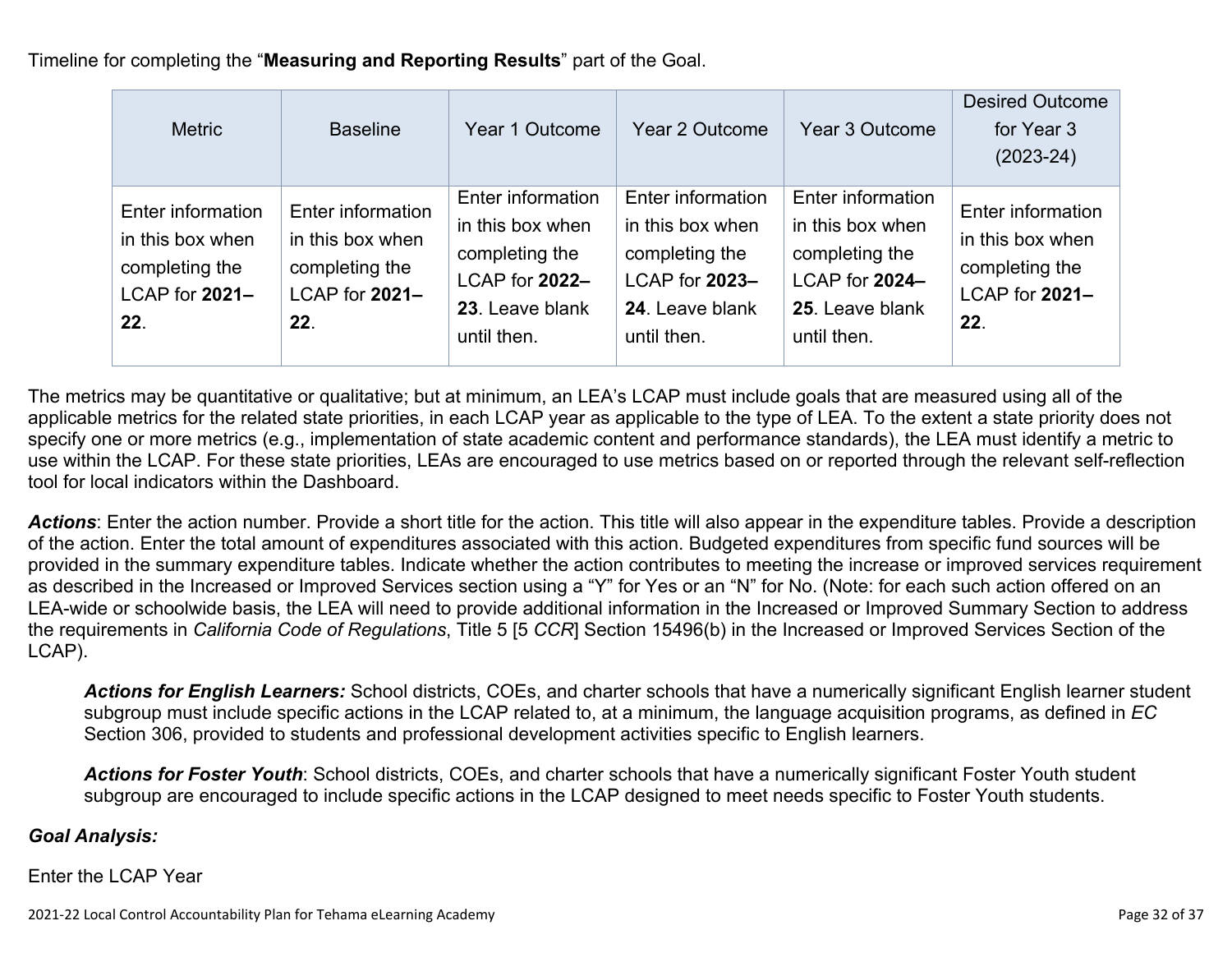Using actual annual measurable outcome data, including data from the Dashboard, analyze whether the planned actions were effective in achieving the goal. Respond to the prompts as instructed.

- Describe the overall implementation of the actions to achieve the articulated goal. Include a discussion of relevant challenges and successes experienced with the implementation process. This must include any instance where the LEA did not implement a planned action or implemented a planned action in a manner that differs substantively from how it was described in the adopted LCAP.
- Explain material differences between Budgeted Expenditures and Estimated Actual Expenditures. Minor variances in expenditures do not need to be addressed, and a dollar-for-dollar accounting is not required.
- Describe the effectiveness of the specific actions to achieve the articulated goal as measured by the LEA. In some cases, not all actions in a goal will be intended to improve performance on all of the metrics associated with the goal. When responding to this prompt, LEAs may assess the effectiveness of a single action or group of actions within the goal in the context of performance on a single metric or group of specific metrics within the goal that are applicable to the action(s). Grouping actions with metrics will allow for more robust analysis of whether the strategy the LEA is using to impact a specified set of metrics is working and increase transparency for stakeholders. LEAs are encouraged to use such an approach when goals include multiple actions and metrics that are not closely associated.
- Describe any changes made to this goal, expected outcomes, metrics, or actions to achieve this goal as a result of this analysis and analysis of the data provided in the Dashboard or other local data, as applicable.

# **Increased or Improved Services for Foster Youth, English Learners, and Low-Income Students**

#### **Purpose**

A well-written Increased or Improved Services section provides stakeholders with a comprehensive description, within a single dedicated section, of how an LEA plans to increase or improved services for its unduplicated students as compared to all students and how LEA-wide or schoolwide actions identified for this purpose meet regulatory requirements. Descriptions provided should include sufficient detail yet be sufficiently succinct to promote a broader understanding of stakeholders to facilitate their ability to provide input. An LEA's description in this section must align with the actions included in the Goals and Actions section as contributing.

#### **Requirements and Instructions**

This section must be completed for each LCAP year.

When developing the LCAP in year 2 or year 3, copy the "Increased or Improved Services" section and enter the appropriate LCAP year. Using the copy of the section, complete the section as required for the relevant LCAP year. Retain all prior year sections for each of the three years within the LCAP.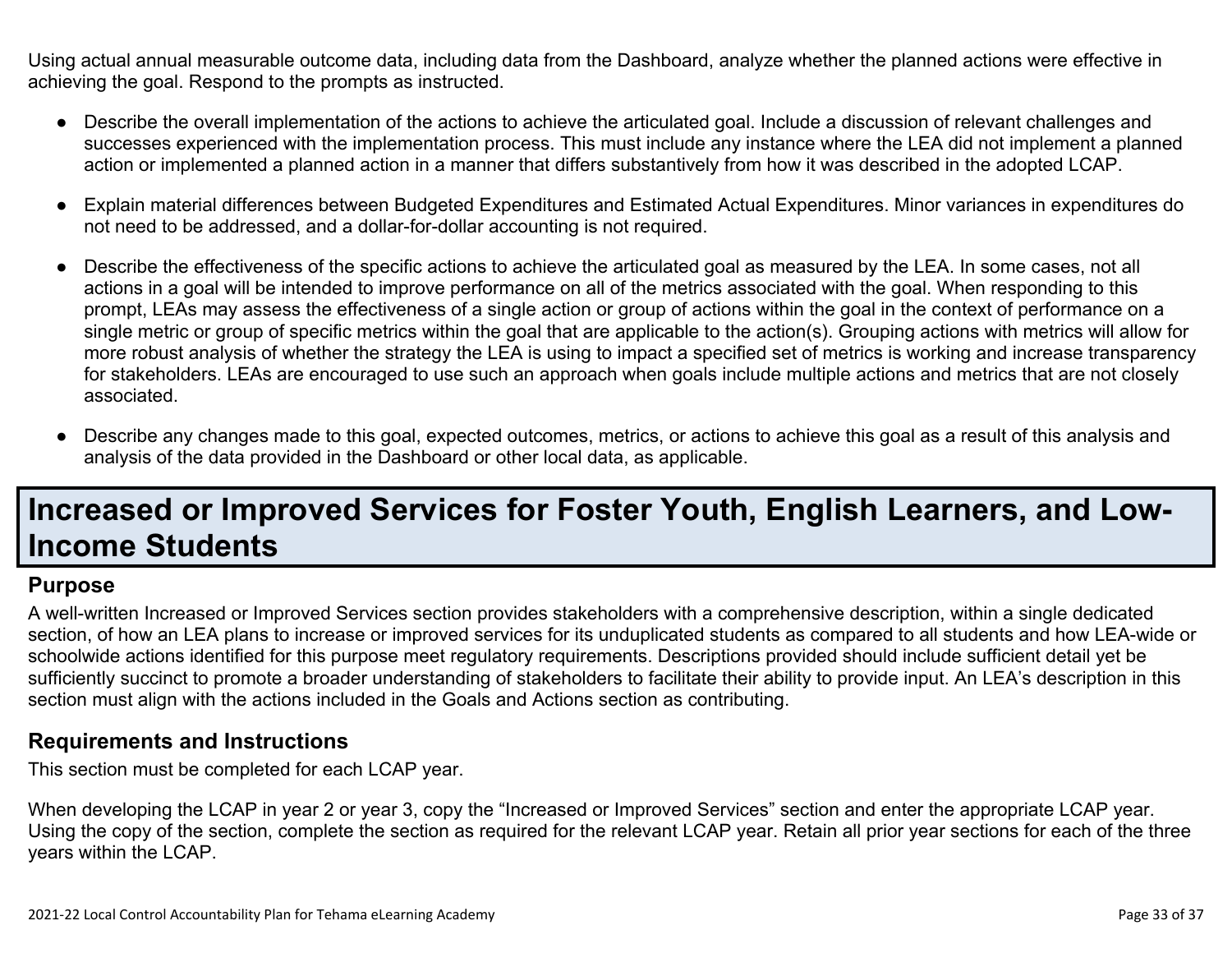*Percentage to Increase or Improve Services***:** Identify the percentage by which services for unduplicated pupils must be increased or improved as compared to the services provided to all students in the LCAP year as calculated pursuant to 5 *CCR* Section 15496(a)(7).

Increased Apportionment based on the enrollment of Foster Youth, English Learners, and Low-Income Students: Specify the estimate of the amount of funds apportioned on the basis of the number and concentration of unduplicated pupils for the LCAP year.

#### *Required Descriptions:*

For each action being provided to an entire school, or across the entire school district or county office of education (COE), an explanation of (1) how the needs of foster youth, English learners, and low-income students were considered first, and (2) how **these actions are effective in meeting the goals for these students.**

For each action included in the Goals and Actions section as contributing to the increased or improved services requirement for unduplicated pupils and provided on an LEA-wide or schoolwide basis, the LEA must include an explanation consistent with 5 *CCR* Section 15496(b). For any such actions continued into the 2021–24 LCAP from the 2017–2020 LCAP, the LEA must determine whether or not the action was effective as expected, and this determination must reflect evidence of outcome data or actual implementation to date.

**Principally Directed and Effective:** An LEA demonstrates how an action is principally directed towards and effective in meeting the LEA's goals for unduplicated students when the LEA explains how:

- It considers the needs, conditions, or circumstances of its unduplicated pupils;
- The action, or aspect(s) of the action (including, for example, its design, content, methods, or location), is based on these considerations; and
- The action is intended to help achieve an expected measurable outcome of the associated goal.

As such, the response provided in this section may rely on a needs assessment of unduplicated students.

Conclusory statements that a service will help achieve an expected outcome for the goal, without an explicit connection or further explanation as to how, are not sufficient. Further, simply stating that an LEA has a high enrollment percentage of a specific student group or groups does not meet the increase or improve services standard because enrolling students is not the same as serving students.

For example, if an LEA determines that low-income students have a significantly lower attendance rate than the attendance rate for all students, it might justify LEA-wide or schoolwide actions to address this area of need in the following way:

After assessing the needs, conditions, and circumstances of our low-income students, we learned that the attendance rate of our lowincome students is 7% lower than the attendance rate for all students. (Needs, Conditions, Circumstances [Principally Directed])

In order to address this condition of our low-income students, we will develop and implement a new attendance program that is designed to address some of the major causes of absenteeism, including lack of reliable transportation and food, as well as a school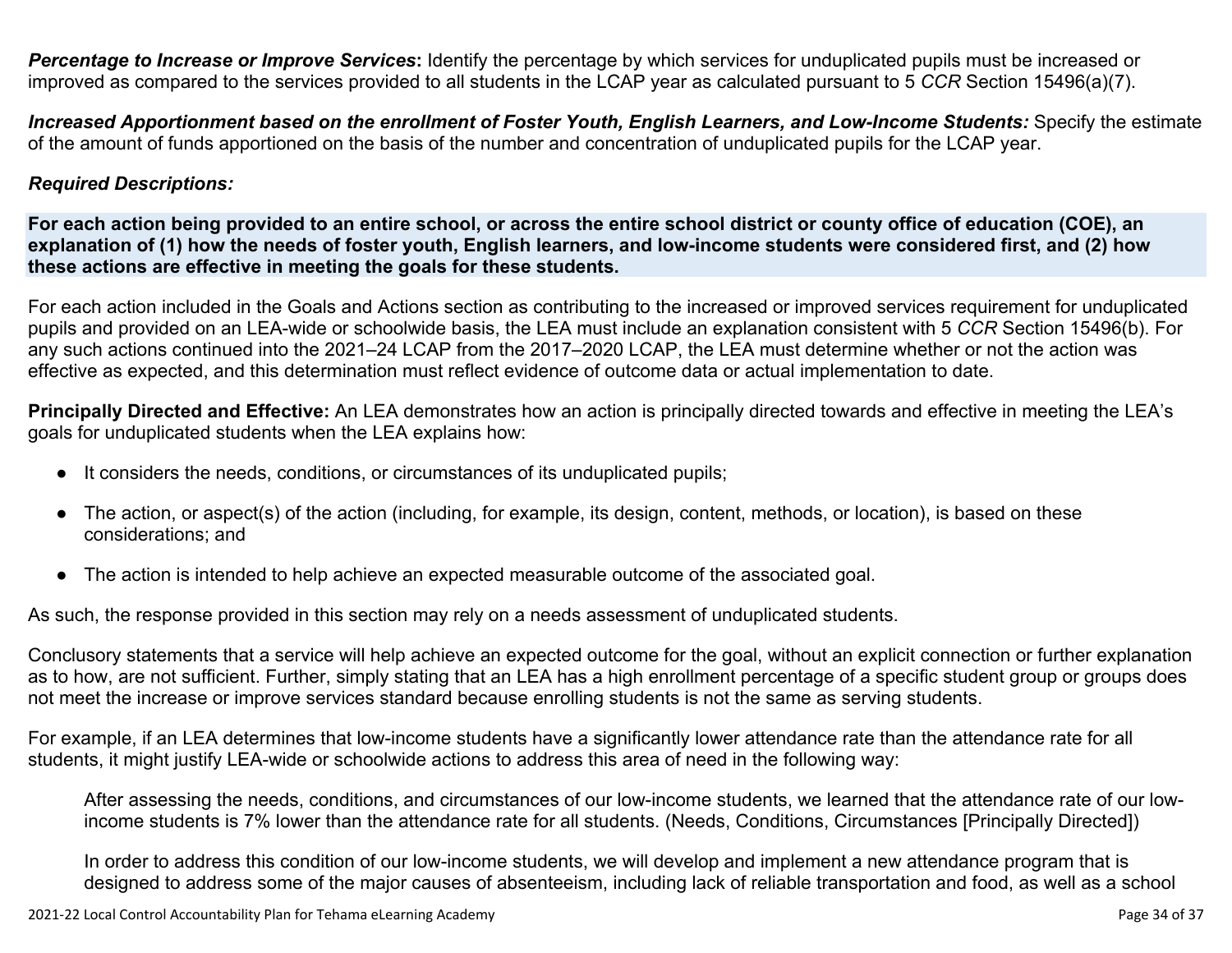climate that does not emphasize the importance of attendance. Goal N, Actions X, Y, and Z provide additional transportation and nutritional resources as well as a districtwide educational campaign on the benefits of high attendance rates. (Contributing Action(s))

These actions are being provided on an LEA-wide basis and we expect/hope that all students with less than a 100% attendance rate will benefit. However, because of the significantly lower attendance rate of low-income students, and because the actions meet needs most associated with the chronic stresses and experiences of a socio-economically disadvantaged status, we expect that the attendance rate for our low-income students will increase significantly more than the average attendance rate of all other students. (Measurable Outcomes [Effective In])

**COEs and Charter Schools**: Describe how actions included as contributing to meeting the increased or improved services requirement on an LEA-wide basis are principally directed to and effective in meeting its goals for unduplicated pupils in the state and any local priorities as described above. In the case of COEs and charter schools, schoolwide and LEA-wide are considered to be synonymous.

### **For School Districts Only:**

#### **Actions Provided on an LEA-Wide Basis:**

*Unduplicated Percentage > 55%:* For school districts with an unduplicated pupil percentage of 55% or more, describe how these actions are principally directed to and effective in meeting its goals for unduplicated pupils in the state and any local priorities as described above.

*Unduplicated Percentage < 55%:* For school districts with an unduplicated pupil percentage of less than 55%, describe how these actions are principally directed to and effective in meeting its goals for unduplicated pupils in the state and any local priorities. Also describe how the actions **are the most effective use of the funds** to meet these goals for its unduplicated pupils. Provide the basis for this determination, including any alternatives considered, supporting research, experience, or educational theory.

#### **Actions Provided on a Schoolwide Basis:**

School Districts must identify in the description those actions being funded and provided on a schoolwide basis, and include the required description supporting the use of the funds on a schoolwide basis.

**For schools with 40% or more enrollment of unduplicated pupils:** Describe how these actions are principally directed to and effective in meeting its goals for its unduplicated pupils in the state and any local priorities.

For school districts expending funds on a schoolwide basis at a school with less than 40% enrollment of unduplicated pupils: Describe how these actions are principally directed to and how the actions are the most effective use of the funds to meet its goals for foster youth, English learners, and low-income students in the state and any local priorities.

#### "A description of how services for foster youth, English learners, and low-income students are being increased or improved by the **percentage required."**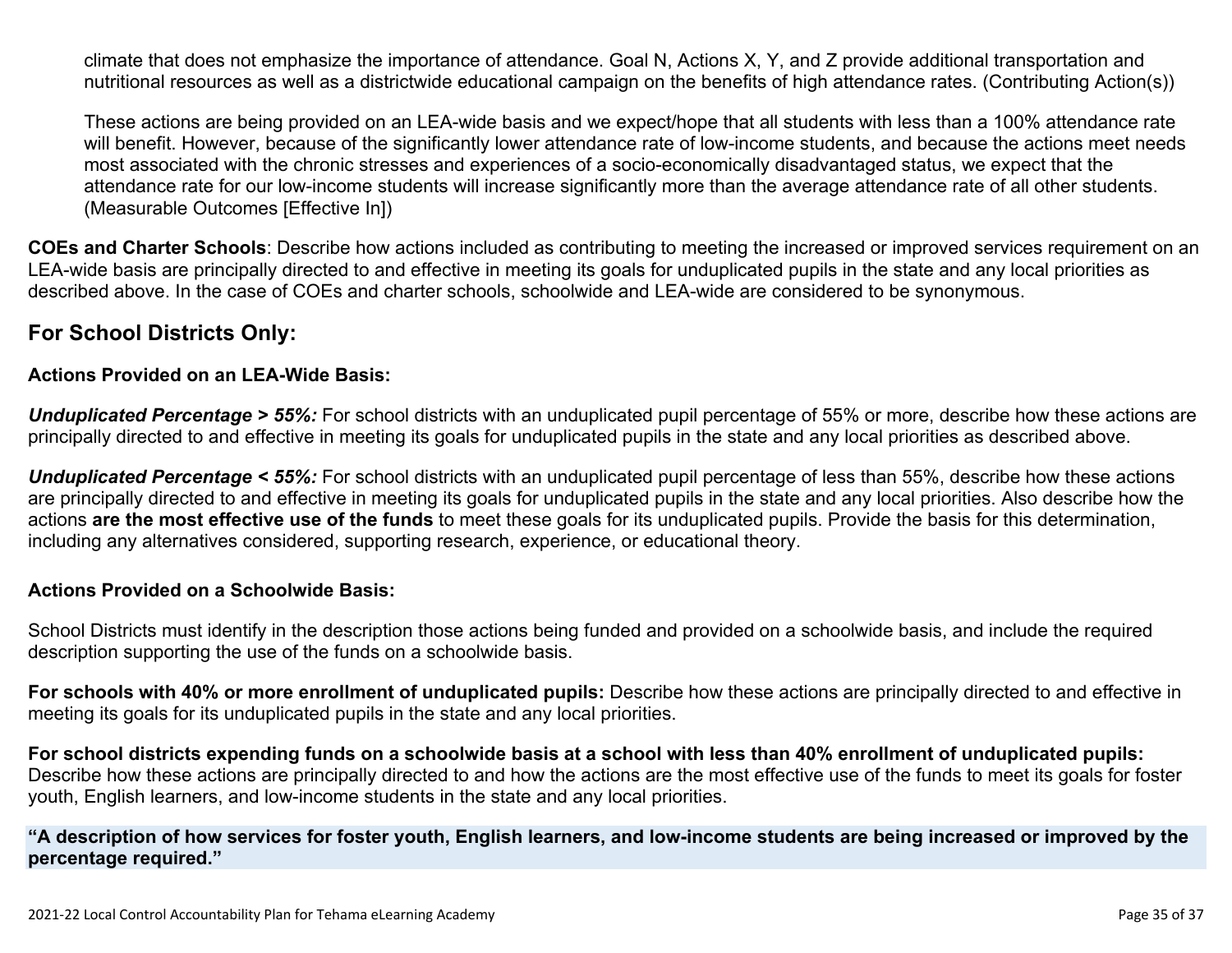Consistent with the requirements of 5 *CCR* Section 15496, describe how services provided for unduplicated pupils are increased or improved by at least the percentage calculated as compared to the services provided for all students in the LCAP year. To improve services means to grow services in quality and to increase services means to grow services in quantity. Services are increased or improved by those actions in the LCAP that are included in the Goals and Actions section as contributing to the increased or improved services requirement. This description must address how these action(s) are expected to result in the required proportional increase or improvement in services for unduplicated pupils as compared to the services the LEA provides to all students for the relevant LCAP year.

# **Expenditure Tables**

Complete the Data Entry table for each action in the LCAP. The information entered into this table will automatically populate the other Expenditure Tables. All information is entered into the Data Entry table. Do not enter data into the other tables.

The following expenditure tables are required to be included in the LCAP as adopted by the local governing board or governing body:

- Table 1: Actions
- Table 2: Total Expenditures
- Table 3: Contributing Expenditures
- Table 4: Annual Update Expenditures

The Data Entry table may be included in the LCAP as adopted by the local governing board or governing body, but is not required to be included.

In the Data Entry table, provide the following information for each action in the LCAP for the relevant LCAP year:

- **Goal #**: Enter the LCAP Goal number for the action.
- **Action #**: Enter the action's number as indicated in the LCAP Goal.
- **Action Title**: Provide a title of the action.
- **Student Group(s)**: Indicate the student group or groups who will be the primary beneficiary of the action by entering "All", or by entering a specific student group or groups.
- **Increased / Improved**: Type "Yes" if the action **is** included as contributing to meeting the increased or improved services; OR, type "No" if the action is **not** included as contributing to meeting the increased or improved services.
- If "Yes" is entered into the Contributing column, then complete the following columns: